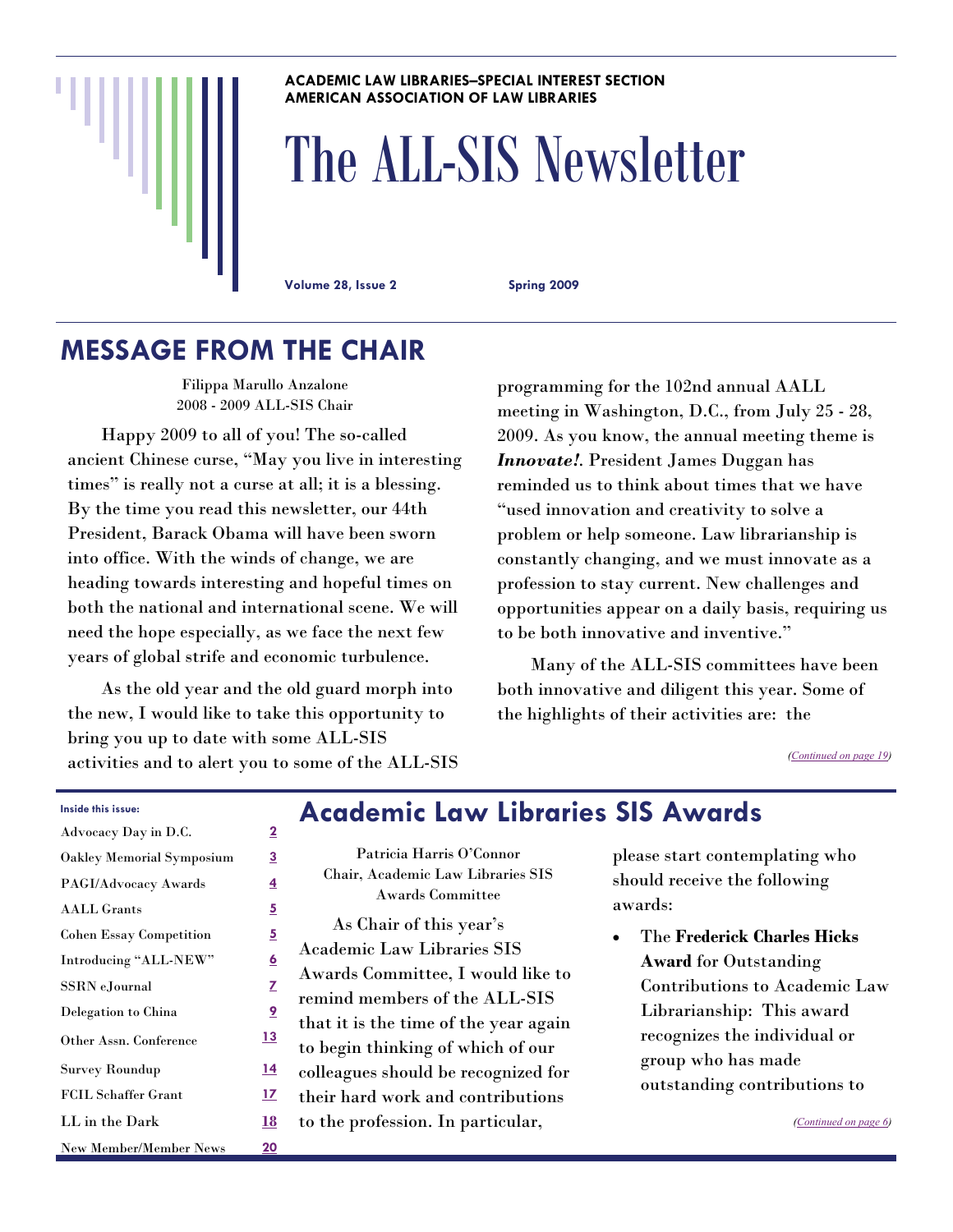# <span id="page-1-0"></span>**Advocate for Law Libraries at AALL's Day on the Hill 2009**

Emily Feldman, Advocacy Communications Assistant Government Relations Office, AALL

 Each year, January is an exciting time filled with anticipation for what the upcoming year will bring. In 2009, at least on the political level, this is especially true! With a new Administration and the start of the 111th Congress, there are many opportunities for AALL and law librarians. To take advantage of these opportunities, the AALL Government Relations Office needs your help to deliver our message to key members of Congress.

 The Government Relations Office and Government Relations Committee invite you to become an effective advocate for law libraries by attending AALL's Day on the Hill: Legislative Advocacy Leadership Training 2009. During this year's full-day Advocacy Training, you'll learn about AALL's pro-active legislative agenda, network with new colleagues, and develop your communication skills to help you become a successful advocate. Best of all, you'll be able to practice your skills by spending the afternoon in meetings with your Congressional delegation on Capitol Hill. The Advocacy Training is free of charge and will take place right before the Annual Meeting on Friday, July 24, 2009 from 8:30 a.m. to 5:00 p.m. By coming to D.C. early, you'll have time to explore the many treasures of our Nation's capital before the Annual Meeting begins.

 As a participant in our Advocacy Training, you'll learn about the important issues on AALL's legislative agenda, including:

- Adequate annual funding to the Administrative Office of the United States Courts for no-fee public access to PACER;
- A public domain citation system for legal information;
- The enactment of "Orphan Works" legislation to allow libraries to digitize and make publicly available materials whose copyright owners cannot be found despite extensive and costly searches; and,
- The repeal of Section 215 (the so-called "library" provision) of the USA PATRIOT Act which is due to sunset on December 31, 2009.

 In addition, you'll hear from this year's special guest speaker, "Advocacy Guru" Stephanie Vance. Ms. Vance will lead an educational and fun session on what you need to know to build successful relationships with your lawmakers. With more than 15 years of experience working with Congress, Ms. Vance knows the tricks of the trade and she'll turn you into an advocacy expert, too! By the time you're finished with the morning session, you'll be armed with the tools you need to get your message heard on Capitol Hill and beyond.

 AALL Day on the Hill is a wonderful opportunity for law librarians new to advocacy as well as those "expert advocates" who want to learn the latest issues, practice their skills, and spend an afternoon on Capitol Hill. To register, please contact Emily Feldman at [efeldman@aall.org](mailto:efeldman@aall.org) by June 15. We look forward to seeing you here in July!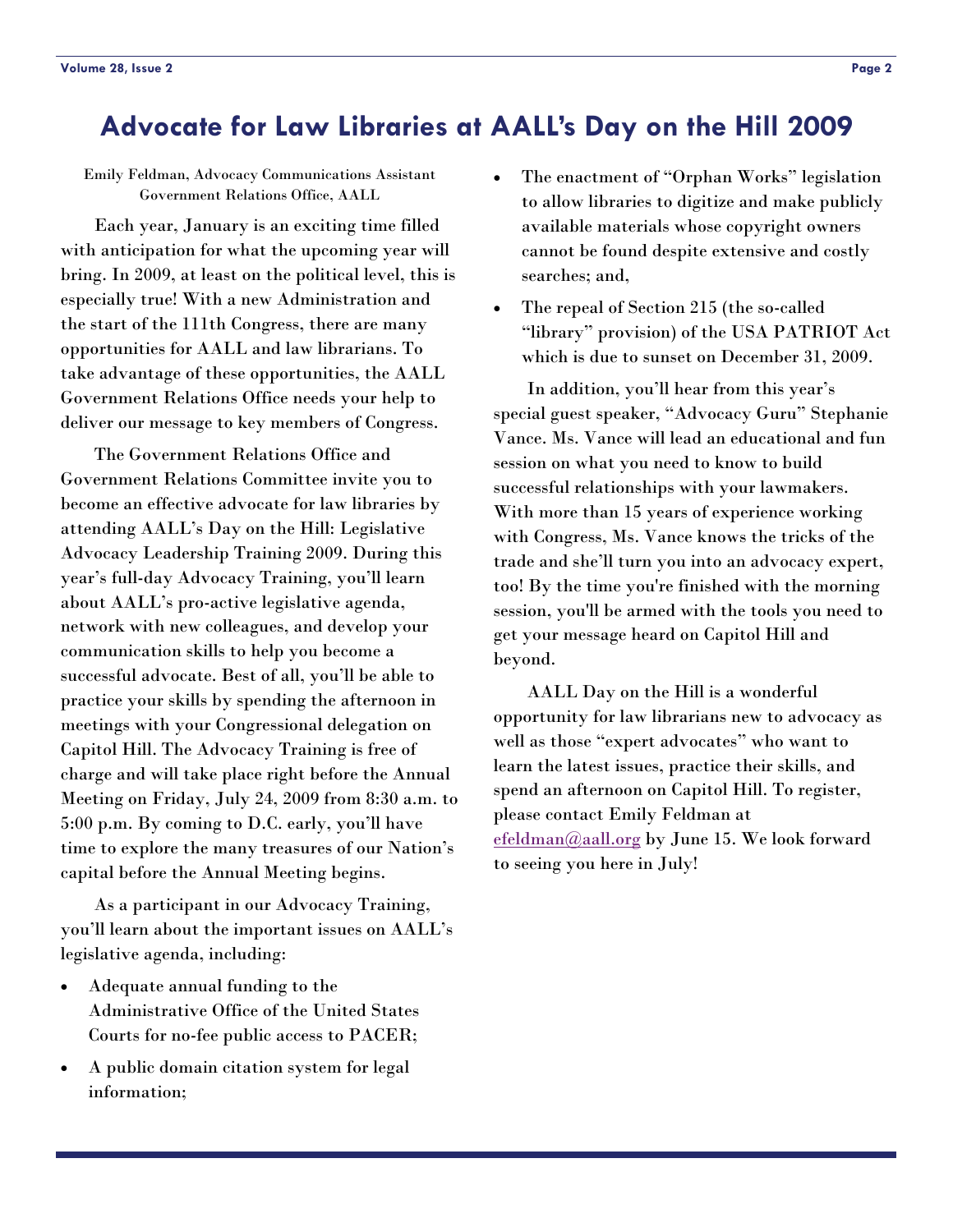# **Bob Oakley Memorial Symposium: The Future of Today's Scholarship**

Jen Davitt, Georgetown Law Library

<span id="page-2-0"></span> The Georgetown Law Library will be holding a symposium on the topic of preserving the research value of blogs on July 25, 2009.

 We believe that blogs have become part of the canon of legal scholarship and that future legal researchers will turn to blogs as sources for their scholarship. This conclusion, however, presents great challenges for future researchers of material currently populating the blogosphere. How will these future researchers of today's blog scholarship find valuable, historic blogs? How will they be assured of perpetual access to this scholarship? How can any researcher be confident that documents posted to blogs are reliable?

 This symposium will bring together academic bloggers, librarians, and experts in preservation to brainstorm and debate these topics and to develop best practices to ensure that the value of blog scholarship is not easily lost.

 Our first panel will lay the groundwork for these discussions by presenting librarians' and legal scholars' views on the future research value of today's blogs. Will future legal scholars turn to legal blogs as reputable and reliable sources of information? In this panel, experts on legal research will analyze the much-debated issue of whether future legal scholars will be interested in the analysis found in blogs or the documents posted to blogs. In addition, the panel will also address the rise of legal blogs and blogging as a phenomenon.

 Our second panel will assemble a group of national experts and leaders from a variety of backgrounds to share their perspectives, experiences, and visions with respect to the problem of blog preservation. Specifically, this panel will discuss who is responsible for blog preservation; how will we begin the process of prioritizing and

collecting legal blogs; and what are the current standards, as well as the technological, economic, and social considerations that must be addressed, in Web harvesting and digital preservation.

 Our third panel will be devoted to examining the issue of the reliability of legal documents uploaded to blogs. From Newsweek's posting of the "Torture Memos" to ScotusBlog's postings of Supreme Court briefs, news agencies and bloggers regularly upload legal documents to support their stories. Although these web sites and blogs are often the only sources for these documents, few electronic documents have any verifiable proof of reliability. Future researchers wanting to rely on these documents must be aware of this issue and must be able to confirm that the posted document is complete and unaltered from the version authorized for publication by the author. This panel will discuss this issue and the current standards for proving the authenticity of a document in order to foster a system for preserving the value of blogs and documents found on blogs for future researchers.

 The symposium will conclude with a working group break out session to create a uniform standard for preservation of blogs for bloggers and librarians.

 Our late director, Bob Oakley, firmly believed that librarians have an obligation to ensure access to information and was committed to meeting the challenges posed by information in a digital form. In this spirit, we dedicate this symposium to him.

 Details about the symposium can be found at [www.ll.georgetown.edu/ftls/](http://www.ll.georgetown.edu/ftls/).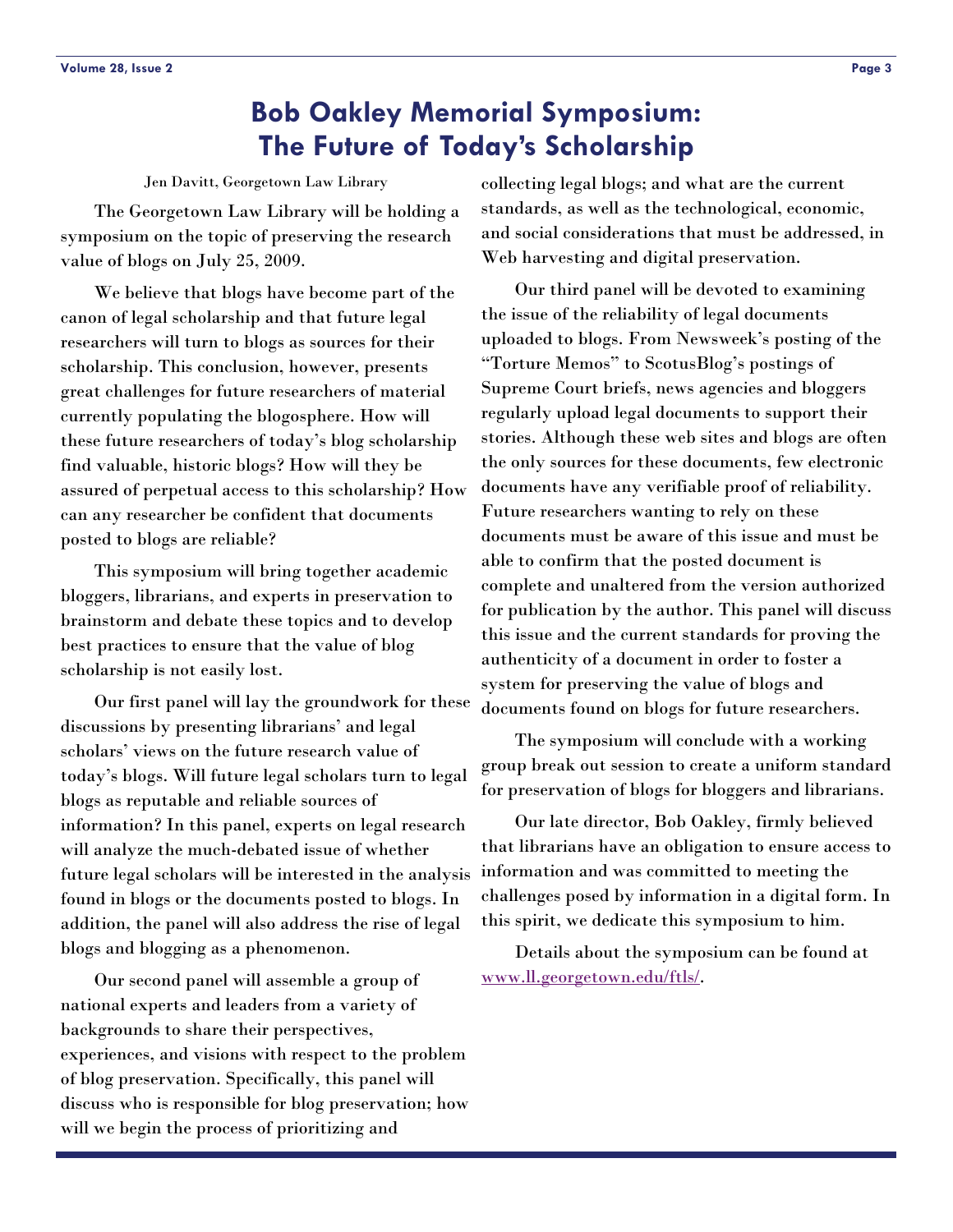# <span id="page-3-0"></span>**Call for PAGI & Robert Oakley Member Advocacy Award Nominations**

Steve Mirsky Connecticut State Library

 AALL's Government Relations Committee is seeking nominations for the 2009 Public Access to Government Information (PAGI) Award and the Robert L. Oakley Member Advocacy Award. Both awards are administered by the Government Relations Committee in coordination with the AALL Awards Committee. Please send your nominations directly to me at **SMirsky@cslib.org** by February 28, 2009.

### **AALL PAGI Award ([http://aallnet.org/about/](http://aallnet.org/about/award_information_application.asp) [award\\_information\\_application.asp](http://aallnet.org/about/award_information_application.asp))**

 AALL has given a PAGI Award since 1999 to recognize individuals or organizations that have made significant contributions to protect and promote greater public access to government information. The 2008 PAGI Award went to OMB Watch, led by Executive Director Gary Bass, for their efforts to promote greater government transparency and accountability. Recipients of this award may be any individual or organization.

Judging criteria:

- A contribution that significantly improves public access to government information, thereby increasing the public's knowledge about the workings of government. The award is given in accordance with AALL's mission to provide leadership in the field of legal information and to promote equal access to government information. The award will reflect this by honoring the achievements of those who have championed public access.
- The extent to which the individual or organization has had a positive impact on protecting and promoting public access to governmental information.
- The extent to which the effort advances the

AALL mission and Government Relations Policy.

### **AALL Robert L. Oakley Member Advocacy Award ([http://aallnet.org/about/award\\_oakley.asp\)](http://aallnet.org/about/award_oakley.asp)**

 Established in 2008, this new award is given to recognize an AALL member who has been an outstanding advocate and has contributed significantly to the AALL policy agenda at the federal, state, local, or international level. The award honors the memory of Robert L. Oakley, AALL's Washington affairs representative (1989 - 2007). Members of AALL, with the exception of current members of the Government Relations Committee, are eligible for this award. Nominees must have made a significant contribution to the advocacy agenda of the Association.

### Judging Criteria:

- A significant contribution to the advocacy agenda of the Association. The award is given in accordance with AALL's mission to provide leadership in the field of legal information and to promote equal access to government information. The award will reflect this by honoring the achievements of those who have been especially energetic or effective advocates of this mission.
- The extent to which the individual has been an active advocate for law libraries and legal information at the federal, state, or local level.
- The extent to which the advocacy advances the AALL mission and Government Relations Policy ([www.aallnet.org/about/](http://www.aallnet.org/about/policy_government.asp) [policy\\_government.asp](http://www.aallnet.org/about/policy_government.asp)).

 Both awards will be presented during the Annual Legislative and Regulatory Update (Program H5) to be held on Tuesday, July 28, 2009 at the AALL Annual Meeting in Washington, D.C.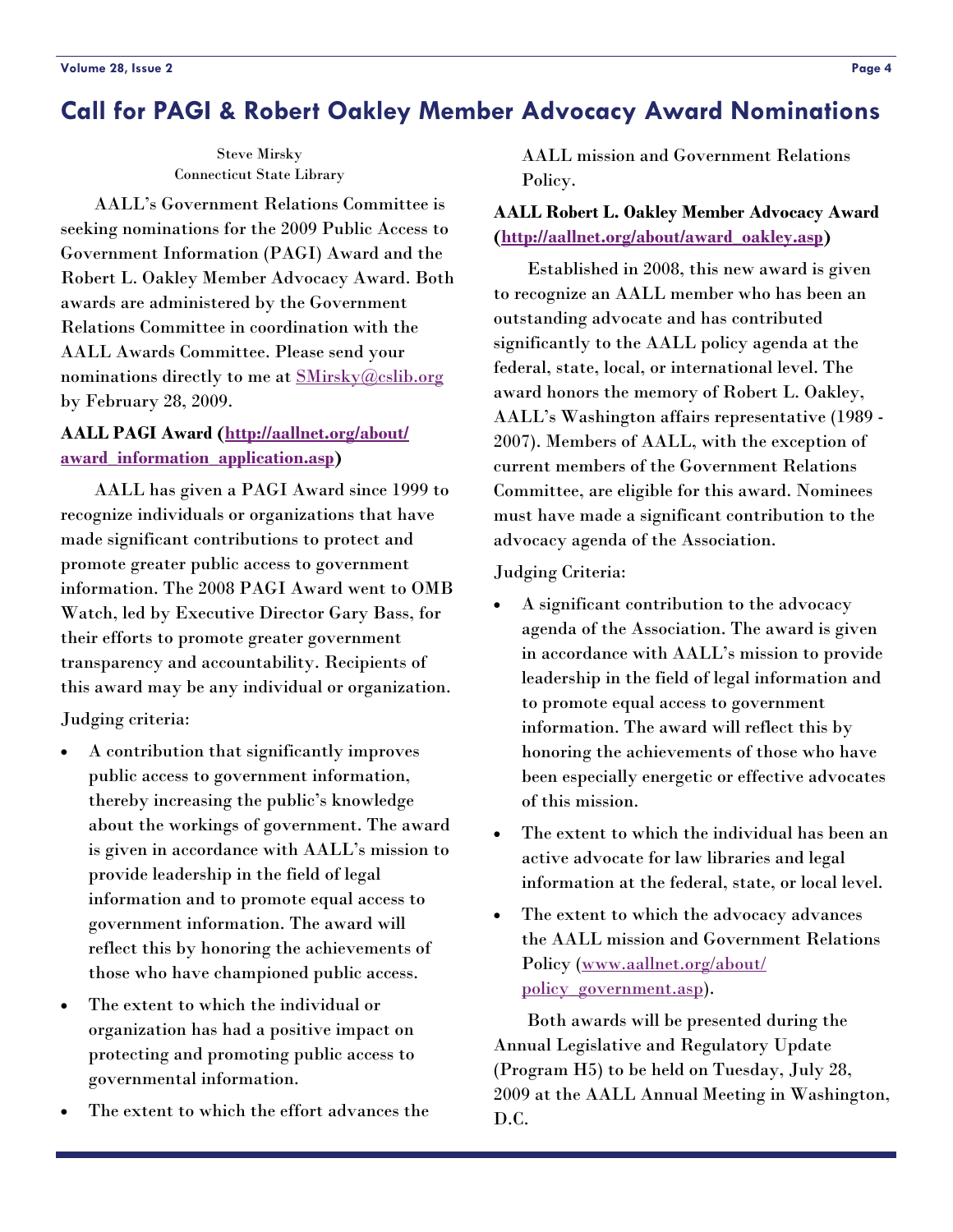### <span id="page-4-0"></span>**AALL Annual Meeting/Workshop The Morris L. Cohen Student Grants for New & Experienced Members Available Essay Competition**

AALL Grants Committee

 Thinking about attending the 2009 annual meeting, but need financial assistance? Apply now for an AALL grant to attend the AALL Annual Meeting or a workshop in Washington D.C.! Grants are awarded to cover registration fees for the Annual Meeting or workshops presented at the Annual Meeting.

 For the first time, two categories of grants are available: one for experienced members (5 or more years) who have a proven record of professional accomplishment and service to AALL and the other for Students/New Members (less than 5 years of professional experience) who hold promise of future involvement in AALL and the law library profession. Previously, newer members and students were given a scoring advantage, but the committee feels that experienced members are also in need of assistance to attend AALL Annual Meetings or workshops.

 The application deadline is **Wednesday, April 1, 2009**. Don't delay!

 For more information, see the Grants Committee website: [www.aallnet.org/committee/grants/](http://www.aallnet.org/committee/grants/grant_application.asp) grant application.asp.

 Still have questions? Feel free to contact any member of the Grants Committee, [www.aallnet.org/](http://www.aallnet.org/public/committees.asp?code=COMMITTEE/COM_GR) [public/committees.asp?code=COMMITTEE/](http://www.aallnet.org/public/committees.asp?code=COMMITTEE/COM_GR) COM GR. Looking forward to receiving your application.

Katherine Hedin University of Minnesota Law Library

 The Legal History and Rare Books Special Interest Section of AALL, in cooperation with Gale Cengage Learning, announces the first annual Morris L. Cohen Student Essay Competition.

 The purpose of the competition is to encourage scholarship in the areas of legal history, rare law books, and legal archives, and to expose students to AALL and law librarianship through their attendance at the Annual Meeting.

### **Eligibility**

 Currently enrolled students attending accredited graduate programs in library science, law, history, or related subjects are eligible to enter the competition. Students may be enrolled either full- or part-time. Members of AALL are eligible if they meet other eligibility requirements.

### **Requirements**

 Papers may be on any topic related to legal history, rare law books, or legal archives. Papers must be submitted by **April 15, 2009**. The winner will be announced by May 15.

### **Prize**

 The winner will receive a \$500.00 prize from Gale Cengage Learning. In addition, the winner will receive up to \$1000 to be applied towards expenses associated with attendance at the Annual Meeting of AALL. (Gale Cengage and the Legal History and Rare Books SIS will each contribute to the travel expenses).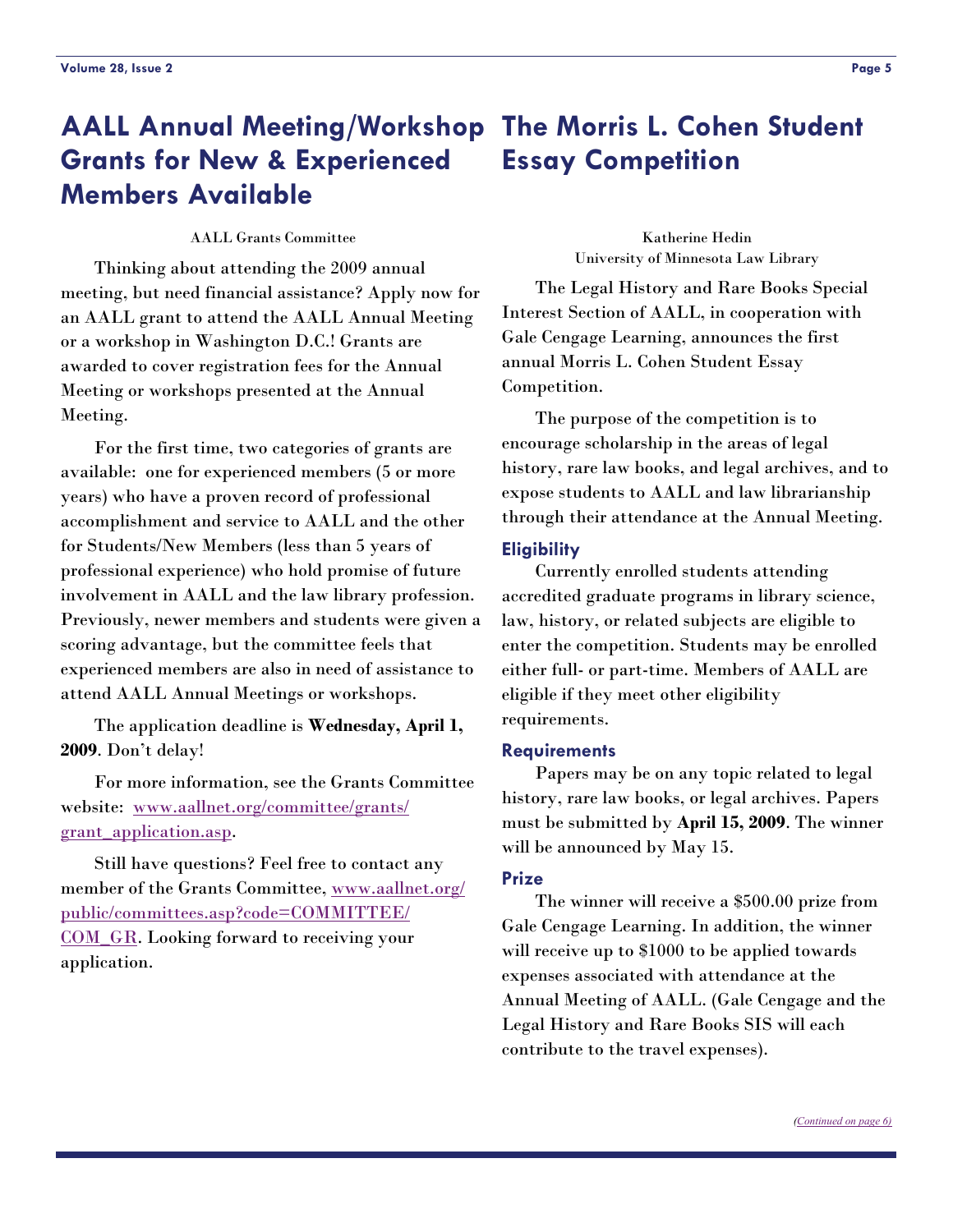# <span id="page-5-0"></span>**Cohen Competition, Cont'd**

 Attendance at the AALL Annual Meeting is strongly encouraged, but not required. The 2009 Annual Meeting will be held July 25 - 28 in Washington, D.C. Winners will receive recognition at the Association-wide Awards Luncheon and at the Business Meeting of the Legal History and Rare Books SIS. Winners will also have the opportunity to present their paper at the Legal History and Rare Books SIS Roundtable or at a program during the Meeting.

 Detailed procedures and an application form are available at the LHRB webpage: [www.aallnet.org/sis/](http://www.aallnet.org/sis/lhrb/) [lhrb/](http://www.aallnet.org/sis/lhrb/).

**Questions** may be directed to Katherine Hedin, University of Minnesota Law Library: [k-hedi@umn.edu](mailto:k-hedi@umn.edu).

**OR** Jennie Meade, Jacob Burns Law Library, George Washington University: [jmeade@law.gwu.edu](mailto:jmeade@law.gwu.edu).

# **ALL-SIS Awards, Cont'd**

academic law librarianship through continued efforts to improve law librarianship. The award is named in honor of Frederick Charles Hicks, the first great American law librarian/scholar who was also the first academic law librarian to serve as president of AALL.

- The **ALL-SIS Outstanding Article Award** which honors section members for contributions to the enhancement of academic law librarianship through publishing. Articles published in any format in any publication other than Law Library Journal and AALL Spectrum during 2008 are eligible.
- The **ALL-SIS Outstanding Service Award** honors an ALL-SIS member who has made outstanding contributions to the SIS in areas of section activity and in professional service.

 The deadline for nominations for each award is **March 31, 2009**. There will be future communications to the membership closer to the deadline, but it is not too soon to begin identifying individuals or groups.

 If you have any questions, please contact Patricia Harris O'Connor, Chair, Academic Law Libraries SIS Awards Committee, at [poconnor@wsulaw.edu](mailto:poconnor@wsulaw.edu).

# **Introducing "ALL-NEW"**

David Hollander, Chair ALL-NEW Committee

 ALL-NEW is the new name of the ALL-SIS Committee that organizes the annual meeting for new and newer academic law librarians! For the last few years this has been a committee in search of the right name. Most recently, it has been known as the NALLM (New Academic Law Librarians' Meeting)/Mentoring Committee. Prior to that, it was known as CONALL, which was often confused with CONELL. The committee will now be known as "ALL-NEW" and the meeting that the committee plans will be "The ALL-NEW Meeting (New Academic Law Librarians Meeting)." The committee is hopeful that this new name, which incorporates both the widely known acronym for academic law librarians, ALL, and at the same time is a play on the colloquial expression "all new" will help establish a new and independent identity for this committee and the meeting it plans. The ALL-NEW committee looks forward to seeing ALL-NEW ribbons, and hosting new academic law librarians at the ALL-NEW Meeting in Washington, D.C. next year.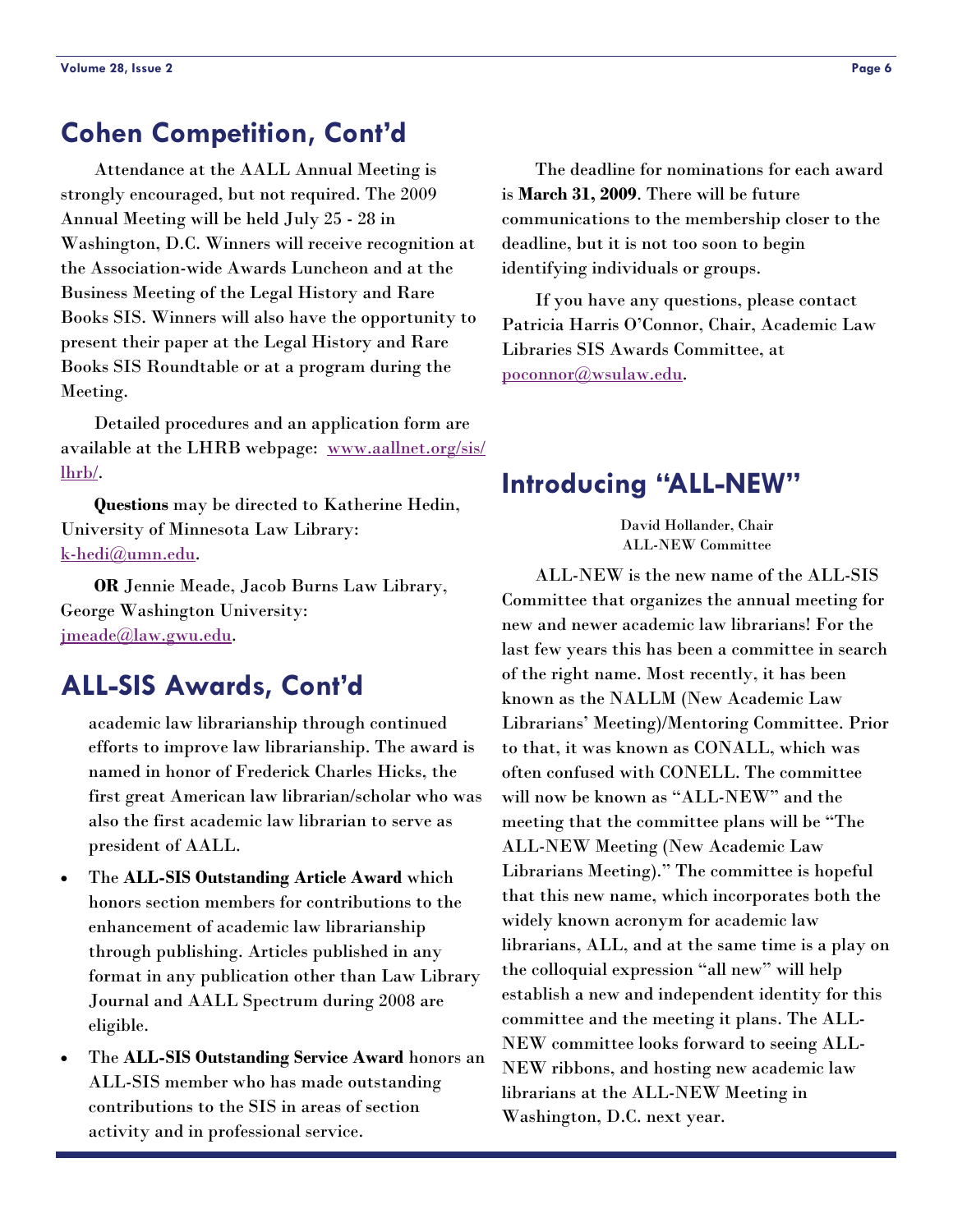# **An SSRN eJournal for the Profession**

<span id="page-6-0"></span>Randy Diamond University of Missouri School of Law

 Late in 2008 I posted to the ALL-SIS and Directors lists an idea for a new SSRN eJournal.

Inspired by the Cleveland workshop and the upcoming San Diego programming on law librarian scholarship, I believe the time is ripe for a journal on SSRN we can call our own. *[The Legal Writing Journal](http://papers.ssrn.com/sol3/JELJOUR_Results.cfm?form_name=journalBrowse&journal_id=902240)* gives the legal writing field a presence in an arena law faculty and other academics frequent. I propose that a Law Librarianship and Legal Research and Technology Journal would provide similar opportunities for developing our scholarship and reaching a wider audience.

 I received many enthusiastic messages in response. The momentum I sensed in Cleveland for extending our scholarly agenda and reach was further confirmed by the "Librarian as Scholar" program in San Diego. Panelists Jonathan Franklin, Julie Jones, Margaret Leary, Lee Peoples, and Marylin Raisch presented examples from their recent research and scholarship to a packed and captivated audience. (The [podcast](http://www.aalsweb.org/thursday/LawLibraries.mp3) from this stimulating program is available on the AALS web site; for more information go to the Sessions page, January 8, 2009, 10:30 am, Law Libraries.) Conferences like AALS and the one to be held in June on "Legal Information: Scholarship and Teaching" at the University of Colorado provide excellent opportunities for building our scholarly networks.

 The SSRN eJournal will provide another avenue for increasing scholarly engagement through sharing works in progress, accepted papers and recent publications. My co-editor, Lee Peoples, and I hope that it will encourage the profession to write more, increase opportunities for obtaining feedback on works and progress, and connect law librarian scholarship to a wider audience both in the legal academy and other academic disciplines.

 Lee and I met with members of the journal's advisory board at AALS in San Diego. I am pleased to report that the **Legal Information & Technology eJournal** is under construction. This new title (and description below) emphasizes the profession's legal information expertise both in its scholarship and practice.

This eJournal includes working papers, forthcoming articles, and recently published articles in all areas of legal information scholarship. Topics include (but are not limited to) the impact of legal information on domestic, comparative, and international legal systems; the history of legal information systems including technological advancements; access to legal information and its impact on the justice system; legal information design and assessment; attorney/law student information seeking behaviors; and the relationship of substantive areas of law (such as information law, intellectual freedom, intellectual property, and national security law) and other academic disciplines (e.g., information science) to legal information. This includes the scholarship of law librarians, other legal scholars, and other academic disciplines.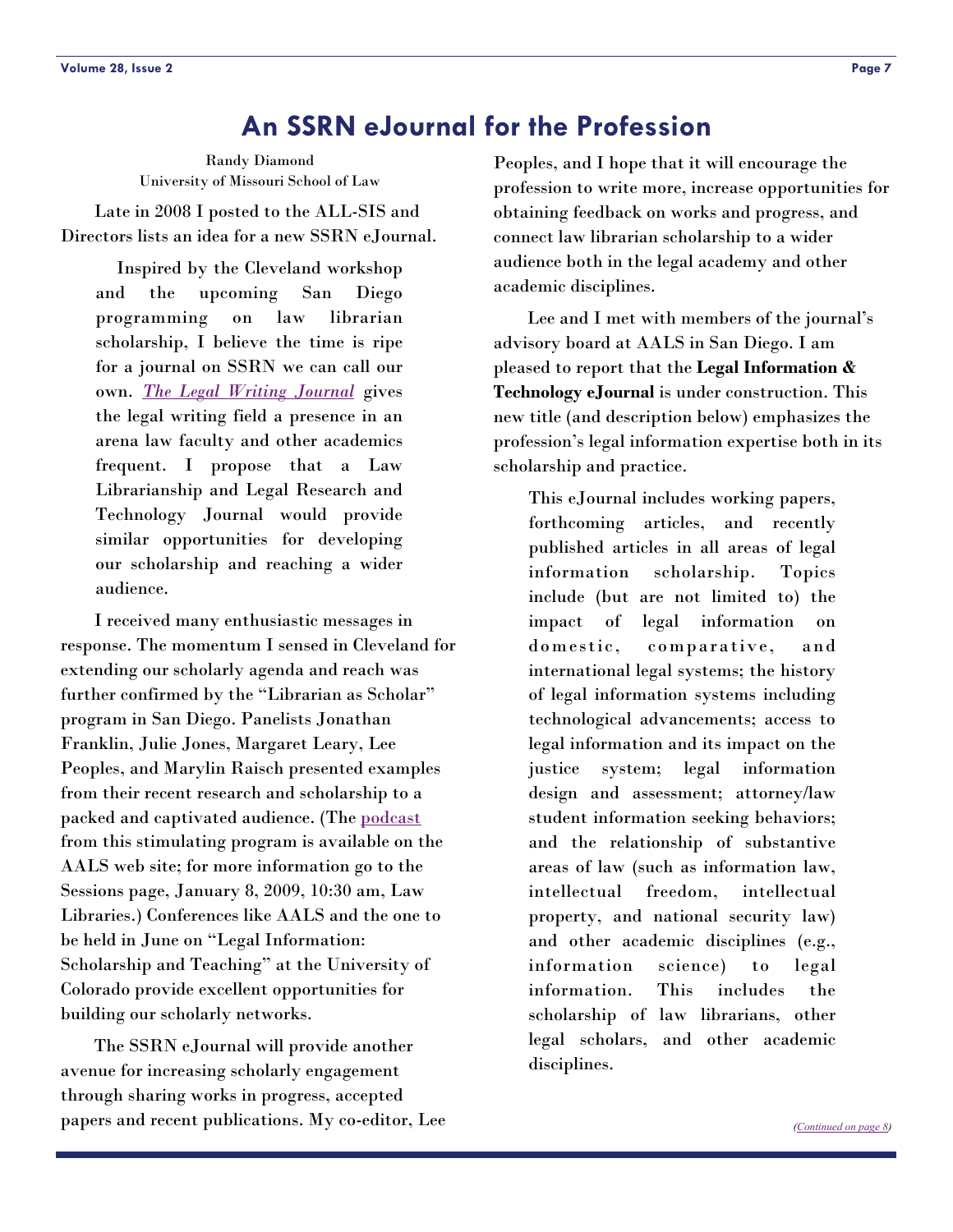# <span id="page-7-0"></span>**eJournal, Cont'd**

The eJournal also includes working papers, forthcoming articles, recently published articles, and selected documents (such as White Papers, briefings, reports, course materials) on the practice of law librarianship. Submissions are welcome in all areas of law librarianship including: 1) administration, management, and leadership; 2) facility design and construction; 3) evaluating and marketing law library services; 4) all aspects of public, technical, and technology services; 5) collection development, including sample collection development policies and procedures; 6) research services; and 7) legal research instruction teaching methods and substantial or innovative course materials.

 We thank MALLCO, the Mid-America Law Library Consortium, for agreeing to be the journal's founding sponsor. We also thank advisory board members for their support and input. They are Duncan Alford, Barbara Bintliff, Georgia Briscoe, Paul Callister, Michael Chiorazzi, Richard Danner, Mark Engsberg, Penny Hazelton, Marci Hoffman, Mary Hotchkiss, Richard Leiter, John Palfrey, Carol Parker, Marylin Raisch, and Janet Sinder.

### *Editor's Update*

**Source:** Summary from Lee Peoples & Randy Diamond, Editors, Legal Information & Technology eJournal, email, dated Dec. 5, 2007, Subject: [all-sis] previewing the new SSRN eJournal.

 We are delighted to present the *Legal Information & Technology eJournal* to the academic law library community. The archive

already includes over 150 papers and is growing daily. Subscribers will soon start receiving email issues announcing works in progress and recent publications. SSRN will issue a formal announcement soon, but we are pleased to provide a pre-launch viewing.

**View Papers:** [www.ssrn.com/link/Legal-](http://www.ssrn.com/link/Legal-Information-Technology.html)[Information-Technology.html](http://www.ssrn.com/link/Legal-Information-Technology.html)

Subscribe: [http://hq.ssrn.com/jourInvite.cfm?](http://hq.ssrn.com/jourInvite.cfm?link=Legal-Information-Technology) [link=Legal-Information-Technology](http://hq.ssrn.com/jourInvite.cfm?link=Legal-Information-Technology) (If you do not already have an SSRN account, you may subscribe to the ejournal through your law school's Legal Scholarship Network Site License: [www.ssrn.com/](http://www.ssrn.com/SiteLic_orgSubscribers.cfm?netid=201) [SiteLic\\_orgSubscribers.cfm?netid=201](http://www.ssrn.com/SiteLic_orgSubscribers.cfm?netid=201).)

**Journal Description:** [www.ssrn.com/update/lsn/](http://www.ssrn.com/update/lsn/lsn_legal-info-tech.html) [lsn\\_legal-info-tech.html](http://www.ssrn.com/update/lsn/lsn_legal-info-tech.html)

 We are in the process of inviting LLJ, LRSQ, IJLI, and Perspectives authors to post their works back to 2005 and welcome all other publications from that time frame fitting within the journal's subject matter. If you already have an SSRN account please upload your paper and classify it under the Legal Scholarship Network > LSN Subject Matter eJournals > *Legal Information & Technology eJournal*.

 If you do not have an SSRN account it is very easy to set one up and upload your paper for free at [www.ssrn.com](http://www.ssrn.com).

 We have also attempted to identify papers previously posted to SSRN for inclusion. In the short time frame we have been working, we will surely have missed some. If your paper is already on SSRN and we have not contacted you, please let us know and we can have it reclassified under the *Legal Information & Technology eJournal*. We hope you enjoy the eJournal and welcome your feedback and suggestions.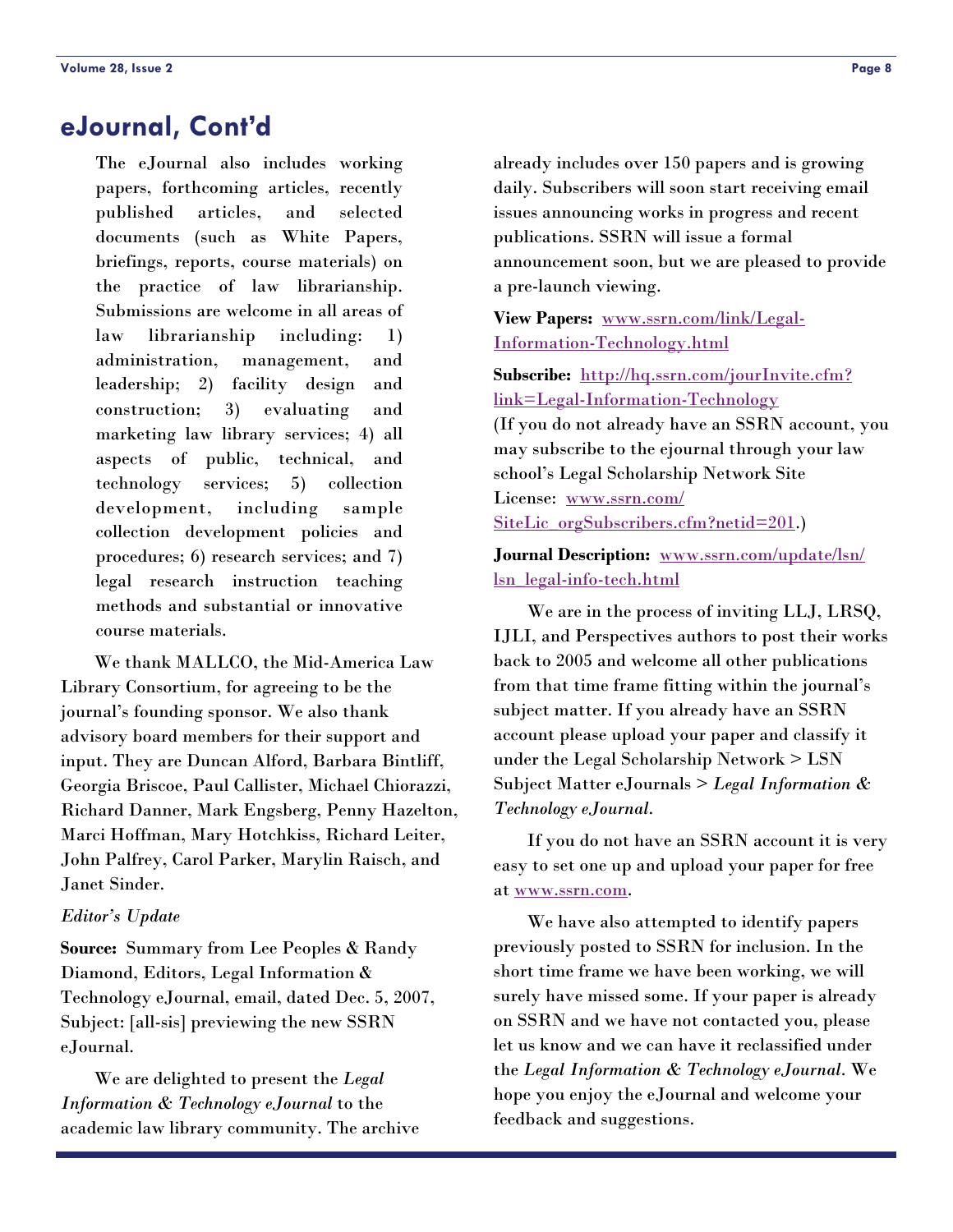# <span id="page-8-0"></span>**People to People: Legal Research and Library Science Professional Delegation to China, 2008**

Richard Leiter, Pat Court, Peggy Martindale and Linda Rees

 This past October, a group of law librarians had a rare privilege to visit China, as law librarians, with the express goal of learning about Chinese legal bibliography and their legal system. Over the course of about ten days, from October 24 to November 3, we visited three universities, a public library, and two publishing houses. Below is an account of our trip compiled from our group journal written while we on the road. An online version of the journal and many more pictures can be found at <http://theleiters.net/China>.

 The visit was arranged and facilitated by the People to People International, Citizen Ambassadors Program, headquartered in Spokane, Washington. If you haven't heard of the organization, please check out their website at [www.ptpi.org](http://www.ptpi.org). As stated in their website, "The purpose of People to People International is to enhance international understanding and friendship through educational, cultural and humanitarian activities involving the exchange of ideas and experiences directly among peoples of different countries and diverse cultures." People to People International sponsors a number of different varieties of programs, from student visits and exchanges to professional ones. Ours was a professional program comprised of ten law librarians from academic, private, and public libraries.

 The "Legal Research and Library Science Professional Delegation," consisted of the following librarians:

• Barbara Bonge, Director, Michigan Supreme Court;

- Pat Court, Associate Director, Cornell Law Library;
- Gretchen Feltes, Faculty Services Librarian, NYU;
- Pamela Gregory, Maryland Legal Assistance Network (retired);
- Peggy Martindale, Assistant Director, Tarrant County Law Library;
- Donna Nixon, Assistant Director, University of North Carolina;
- Linda Rees, Reagan County Library (Texas);
- Michael Schiffer, Associate Director, De Paul University;
- Mary Voegtle, Law Librarian, Dallas, Texas.



 Richard Leiter served as the leader of the program, stepping in for the late Roy Mersky of the University of Texas.

### **Beijing**

 Most of the delegation met up in Los Angeles International and braced for the fourteen and a half hour flight to Hong Kong. Two days later (including crossing the International Date Line), the entire delegation met up at the fabulous Kunlun Hotel, Beijing.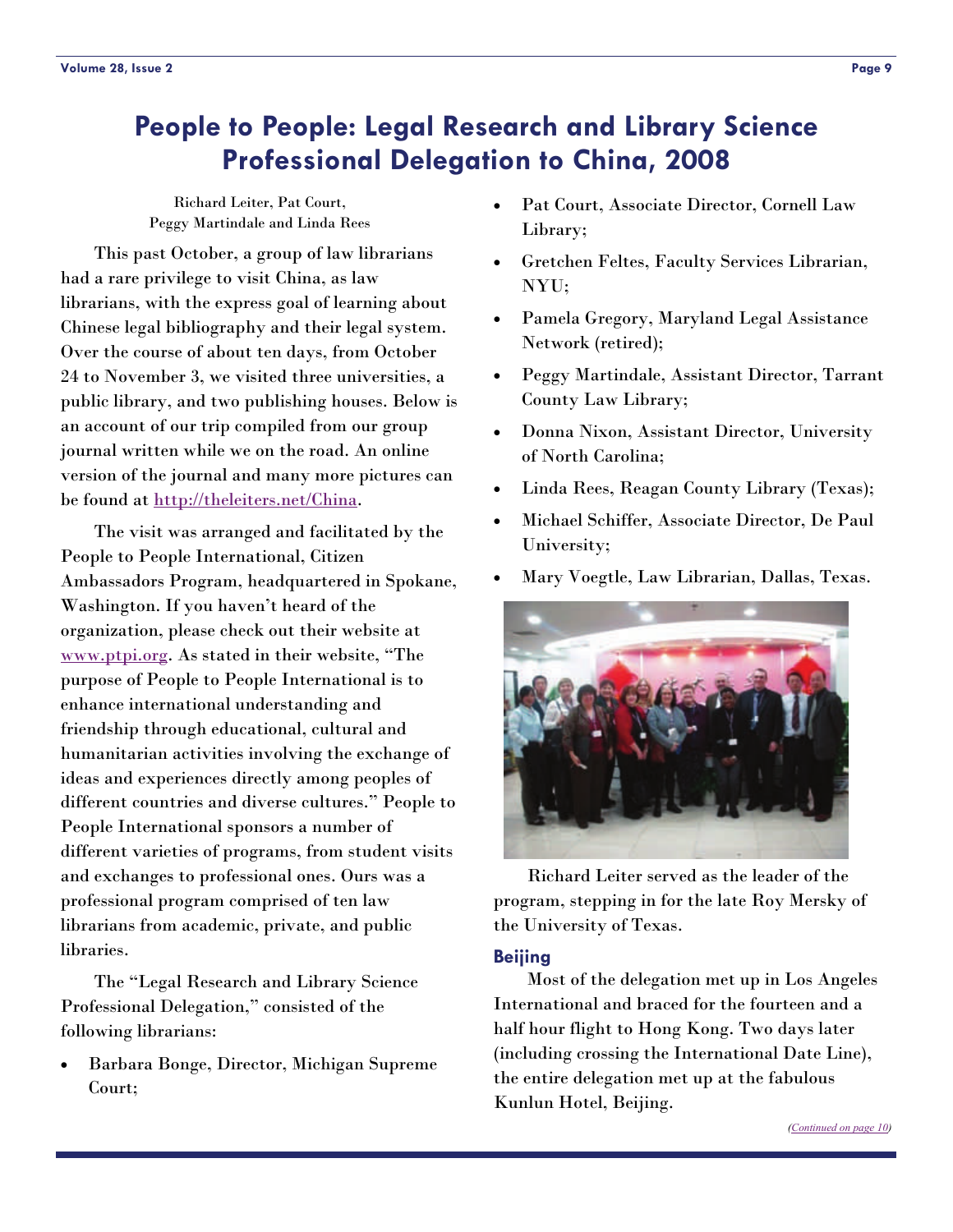# <span id="page-9-0"></span>**China, Cont'd**

 The first day in Beijing consisted of a day-long orientation. The morning segment was a four-hour walk through Chinese history by our country guide. It was fascinating not only in that it demonstrated to us just how little we westerners know about Chinese history, but it was fascinating to learn that the Chinese view their country as very young, while at the same time relishing the great history of their culture. I also found it fascinating that the younger generation of Chinese (that we were exposed to any way) didn't see their country as totalitarian or even primarily Communist. Our country guide insisted that modern China was democratic with eight political parties, each with representation in the congress.

 The afternoon consisted of a lecture about the history of the Chinese legal system and legal education by Dr. Xie Zengyi, Associate Professor from the Institute of Law, Chinese Academy of Social Science. Dr Xie traced the history of the modern Chinese legal system to the adoption of the modern constitution in the late 1970's. The specter of watching a legal system develop in support of such a huge, developing and booming economy is fascinating, and, my impression was from the citizens and scholars that we visited was that they were daunted by the prospect and take it very seriously.

 In the course of Dr. Xie's talk, some of our questions were about procedures and processes for publishing and distributing records of the Congress, the courts, and various rule-making bodies. Some of the questions clearly caught Dr. Xie off-guard, especially when we inquired about the challenges of a young lawyer or small firm to get access to legal materials. Legal history of China is so short at this point, that they haven't yet had to deal with the horrendous challenges of volume that Western, especially American, lawyers have

to deal with. At this point, Chinese lawyers are dealing with only many dozens of volumes of materials and a very robust online publishing market, lead by ChinaLawInfo.com.

 The next day, the group visited three significant institutions of the Beijing legal academy and legal publishing: the headquarters of ChinaLawInfo.com (CLI.com), Peking University Law Library, and China University of Political Science and Law Press.

 The delegation was welcomed at the headquarters of CLI.com and given a thorough introduction to the service by the Vice President and several staff members. The product itself is very good and growing at an amazing rate. But one of the most interesting things about CLI.com is that it is apparently a product owned and managed by the faculty of Peking University School of Law. The president of the company is Prof Wang Jin, a professor of Environmental Law at Peking University School of Law, and he indicated that the Vice President of the company essentially runs CLI.com, and that his position is one primarily of oversight on behalf of the faculty. CLI.com is located at the very edge of campus in the heart of a bustling commercial district, on the top floor of a ten-story building. The ground floor is a veritable flea market of electronic merchants.

 Later in the morning we drove through campus to the Peking University School of Law. The campus was stunning with a remarkable combination of new and old buildings and a beautiful lake. We met the law library director, Ye Yuang Sheng, who was clearly thrilled to show a group of law librarians her library. The group hit it off immediately. When we asked about challenges she faces, we were surprised by her answer: in preparation for the Olympics, the Chinese Olympic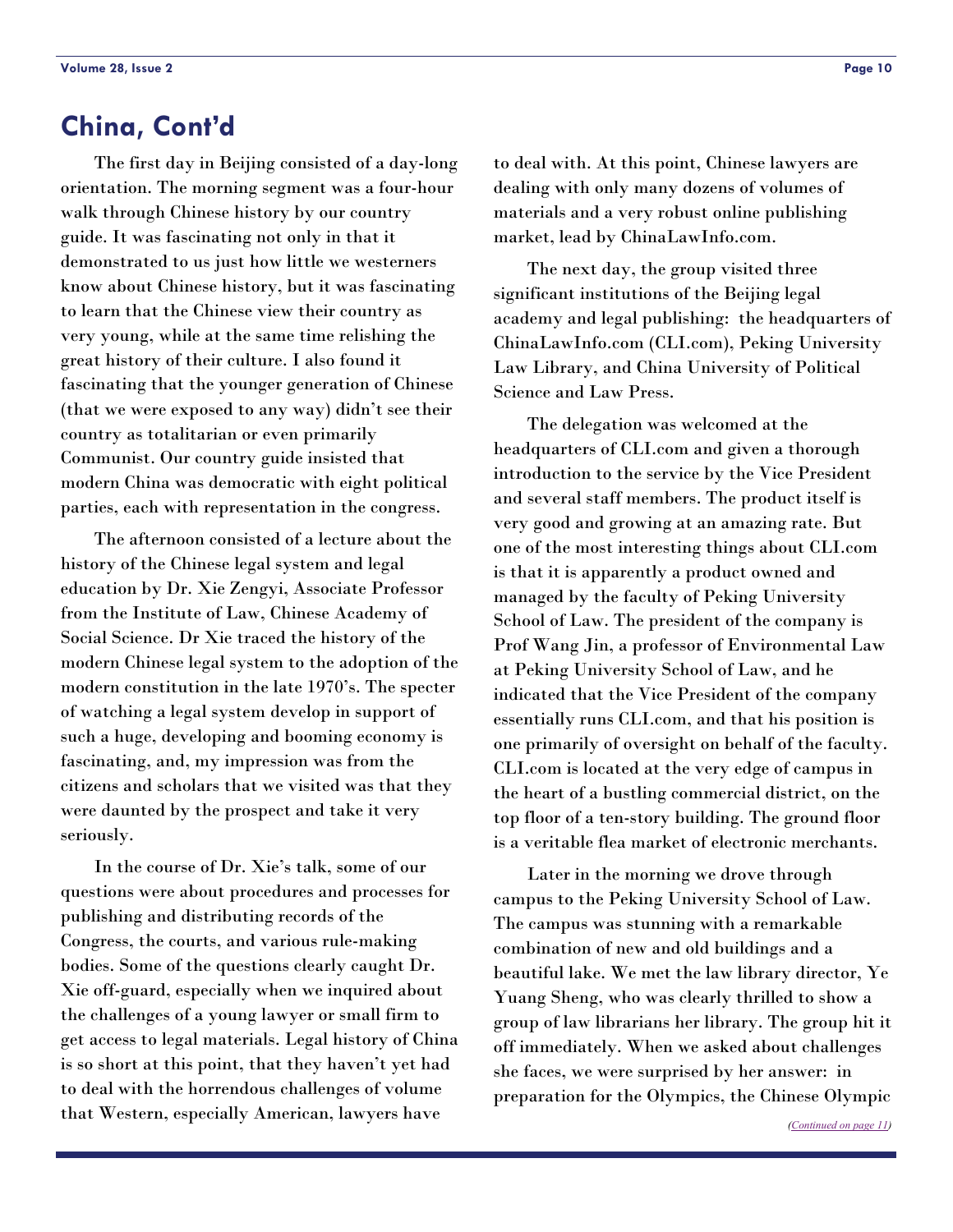# <span id="page-10-0"></span>**China, Cont'd**

Committee chose to build the Table Tennis Gymnasium next to the law school. When the gymnasium was finished, the Committee decided that the law library was too close and summarily chopped off about half the library's space - with a promise to replace the building in 2010. (And we think we have space problems… .)



 That afternoon we visited China University of Political Science and Law (CUPSL) and we assumed that we would visit the law library, but we ended up with a meeting of the Editor and his entire executive staff of the CUPSL Press. There were also a number of lawyers in attendance. One of their projects is publishing the American Law Series, with titles by Dworkin, MacKinnon, and many others. [\[See accompanying list](http://theleiters.net/China/CUPSL_Booklist.html).] An editorial committee of Chinese and U.S. scholars surveyed Chinese law firms on what they needed and made recommendations of titles, of which 60 are now published. They also translate legal treatises from many other countries, especially Germany, France, and Japan. Their theoretical treatises are all digitized and on the web, and can be downloaded for a price. The educational materials are primarily in print form for students.

 The law librarian of CUPSL spoke about online access that they have for faculty and students. It was perhaps surprising for our delegation to learn that Westlaw, Lexis, and HeinOnline are all available there.

 After discussion of law firm libraries in the U.S. as compared to the "resource rooms" in Chinese law firms, the group exchanged gifts and posed for ceremonial photographs.

### **Shanghai**

 After a day of sight-seeing, during which we covered Tianamen Square, the Forbidden City and The Great Wall (seriously, we saw it all in one day!), we took a travel day to go to Shanghai, one of the most cosmopolitan and populous in China. A stunning city of 22 million people, Shanghai presents a world of contrasts, from the Old Town section, that the people call "China Town," to the Bund and the French Concession to the remarkable shopping district on Nanking Street, it provides a full spectrum of experience of the modern, cosmopolitan China.



 We had one full day of meetings with counterparts in Shanghai, and the day was full of surprises. Our first stop was at East China Normal University (ECNU). The director of the library, Huang Xiuwen, had representatives from several departments on hand, including Administration,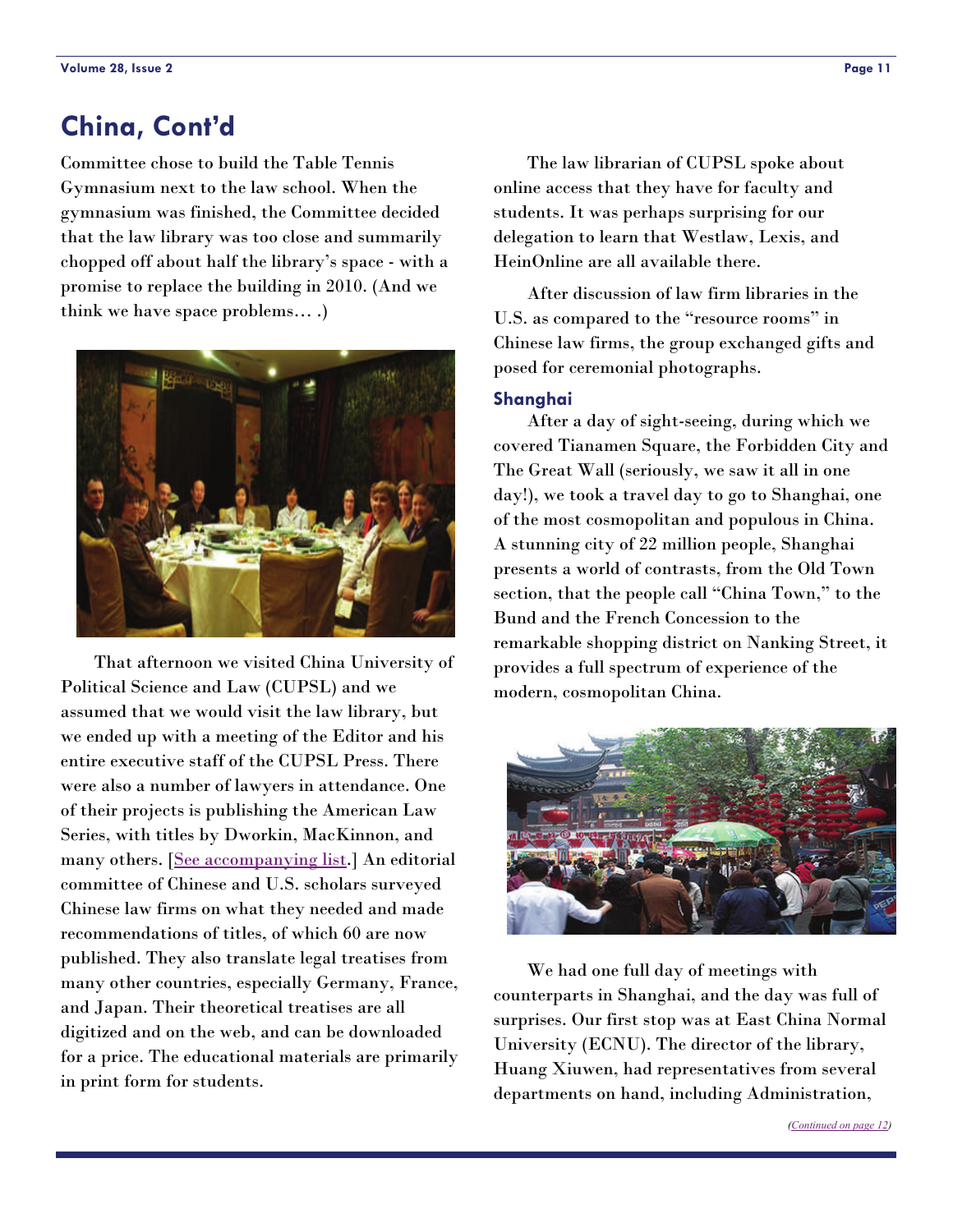# <span id="page-11-0"></span>**China, Cont'd**

Data/IT, Reading Room, Reference, and Research.

 ECNU was established in 1951 as a teacher training university. The library consists of four million books in paper and over one million electronic books, with an Asian collection of 330 thousand volumes! The Asian collection consists of many materials published before 1911, the oldest being over 1000 years old. The library of ECNU is ranked as the third largest library in Shanghai and ninth largest library in China. Supporting the curriculum of the university, the library provides traditional and digital/online services for thirty thousand students and all performed with 230 library employees (professional and nonprofessional) including nine reference librarians. Fifty percent of the library collection is in closed stacks. ECNU offers undergraduate, graduate, and PhD degrees in numerous subject areas including law, library management, and other information majors. Several dozens of ECNU graduates of their library school programs are currently employed by ECNU, Peking University, and many local libraries. The ECNU Library has a popularity problem: Seating is at a premium, and students come early to the library because if they do not there is no place for them to sit. The circulation numbers are staggering: 600,000 to 700,000 books are borrowed each year!

 Our tour of the library included a visit to the rare books room and a delightful visit with the rare book librarian. When asked why the old materials in the collection don't have leather bindings, he looked wide-eyed and responded that "the Chinese thought that it would be a horrible waste to kill all those animals just to cover books." As a consequence, ancient Chinese books are printed on rice-paper and tied with twine and covered in stiff paper bindings which are

considered consumable. Therefore, rare book preservation is largely a routine part of library maintenance in China.

 That afternoon, the delegation visited the Shanghai Public Library. The group was greeted by the library director, Dr. Wu Jianzhong in a large conference room. The present public library was built in 1996 and has 83,000 square meters (roughly 270,000 square feet) in floor space. The inspiration for the Shanghai public library was American libraries. There are reading rooms, research carrels, exhibition halls, seminar rooms, and audio-visual rooms. The library is open every day of the year and has approximately 9 million visitors a year. It has 50.95 million items including ancient artifacts and manuscripts. The majority of the collection is in closed stacks, but the library is equipped with a cybernated book-carrier which allows delivery of resources kept in the closed stacks from the 6th to the 23rd floors to readers at the counter on the first floor in less than 20 minutes.

### **Homeward Bound**

 As our trip drew to an end, we were met by several important realities. First, ten days is not nearly enough to see China. To truly experience the culture, see its wonders, and understand its modern development would require a lifetime. Second, a visit to China of any duration is worth every minute. It is remarkable to see a gigantic country that is so young striving to enter the "first world." As it is now, it is a country filled with enormous potential with feet firmly planted in both the "third" and "second" worlds. It is more than a question of prosperity or politics; the people are striving to build a country that is technologically advanced and provides opportunity and security for its citizens. It is a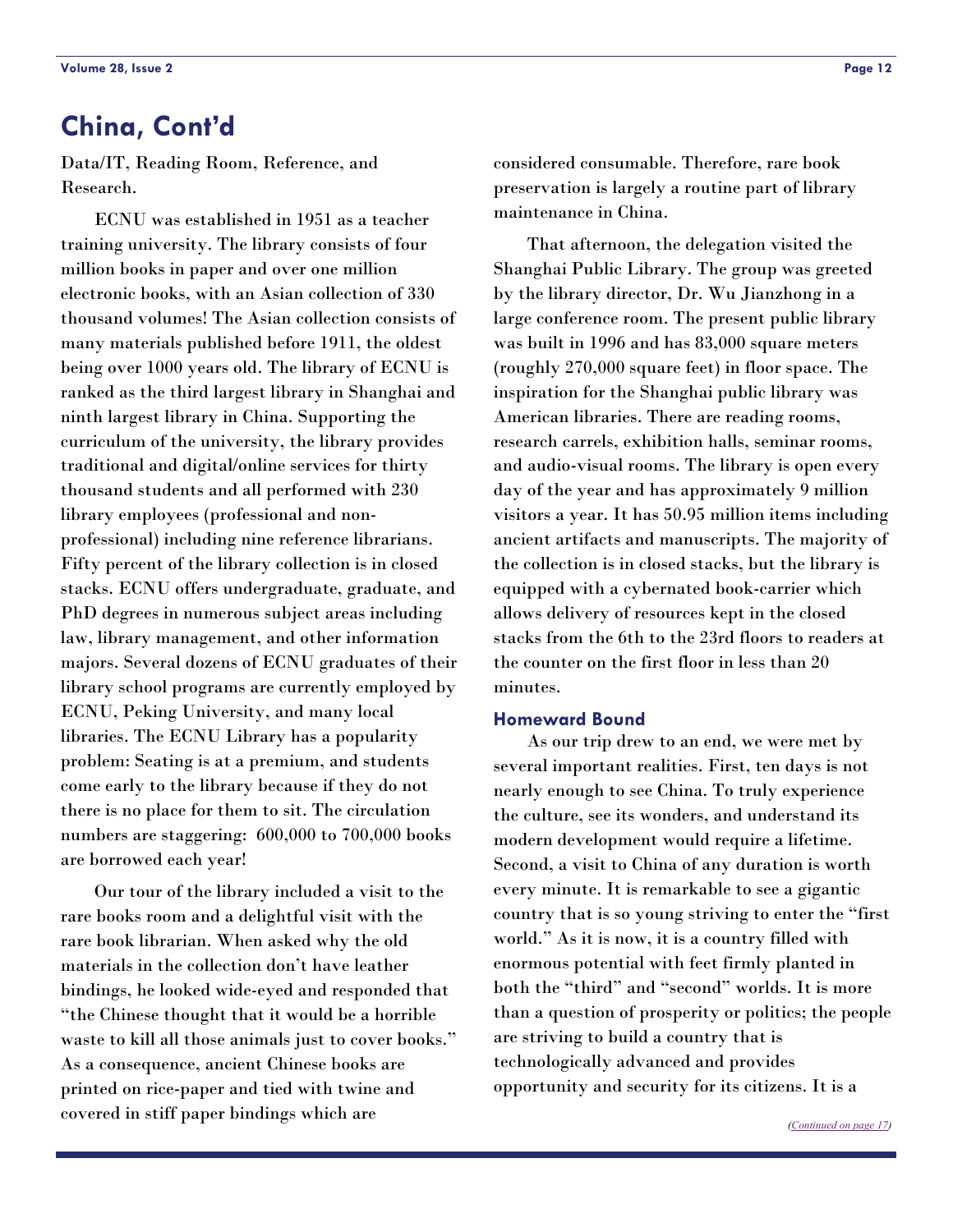# <span id="page-12-0"></span>**How Other Associations Do It: Attending a Non-Library Association Conference**

Carol Bredemeyer, Chase College of Law Library Northern Kentucky University

 Have you ever wondered what other associations' (not libraries) conferences are like? I had the opportunity to attend the 2007 conference of the Southern Association of Colleges and Schools (SACS) Commission on Colleges. SACS is the body that accredits our university and has 800 member institutions from Virginia to Arkansas. In preparation for a 2009 site visit, we have to complete a number of processes, one of which is to show that we are in compliance with SACS requirements and standards. Because SACS has recently revamped its reaffirmation of accreditation process, our delegation was hoping to learn from both the SACS staff and other universities who have completed the process.

 The conference was held in the New Orleans Hilton, which was the Headquarters hotel for the 2007 AALL annual meeting. This gave me a slight advantage in that I already knew the lay of the land - where to find coffee and how to get to the Riverwalk.

 One of the first differences was the look of the attendees. Most of them were university administrators. Suits were the fashion of choice. There were few examples of "business casual" dress. Another was the diversity of the group. Because of the concentration of historically black colleges and universities in the South, there was a large number of African Americans amongst the attendees.

 It was easy to pick out the university presidents in this bunch. They were dressed slightly better than the rest (their suits were more expensive and fit better). Many of them had more than one cell phone or other small electronic device. They would huddle in groups of two or three, with serious expressions on their faces like

they were negotiating a nuclear arms agreement!

 There was an Exhibit Hall. Unlike AALL where Thomson/West and LEXIS dominate, there was no vendor who had the corner on this market. The vendors represented a wide range of services from software to manage your physical facilities to food service providers. The trinkets were mostly pens, although one group gave away soccer stress balls and two vendors held drawings for iPods.

 There was a plenary speaker each day - and you had to get to the room early to get a seat! I waited too long once and had to sit in the overflow room and watch via closed circuit TV. One speaker talked about diversity in education. One day's speaker was a noted pediatric neurologist (he has been involved in several conjoined twin separations) who has decided to use his notoriety as a bully pulpit to stress the need for educating young people. He told the story of 25 year old twin girls who were being separated. "They had graduated from college and both had law degrees only one wanted one!" A luncheon speaker talked about teamwork, illustrated by juggling - and audience participation.

 Like AALL, staff from local colleges were used to staff a "Concierge Desk" and assist in other areas. Internet access was available 24/7 in the hallway outside one of the ballrooms.

 The biggest difference for me was going to a conference where I knew no one - until I ran into someone who had previously worked on our campus. I had no committee responsibilities. I just went to the programs that were relevant to me. Knowing that I probably won't ever attend this conference again made that okay. There was an emphasis on networking, but no one does it like law librarians!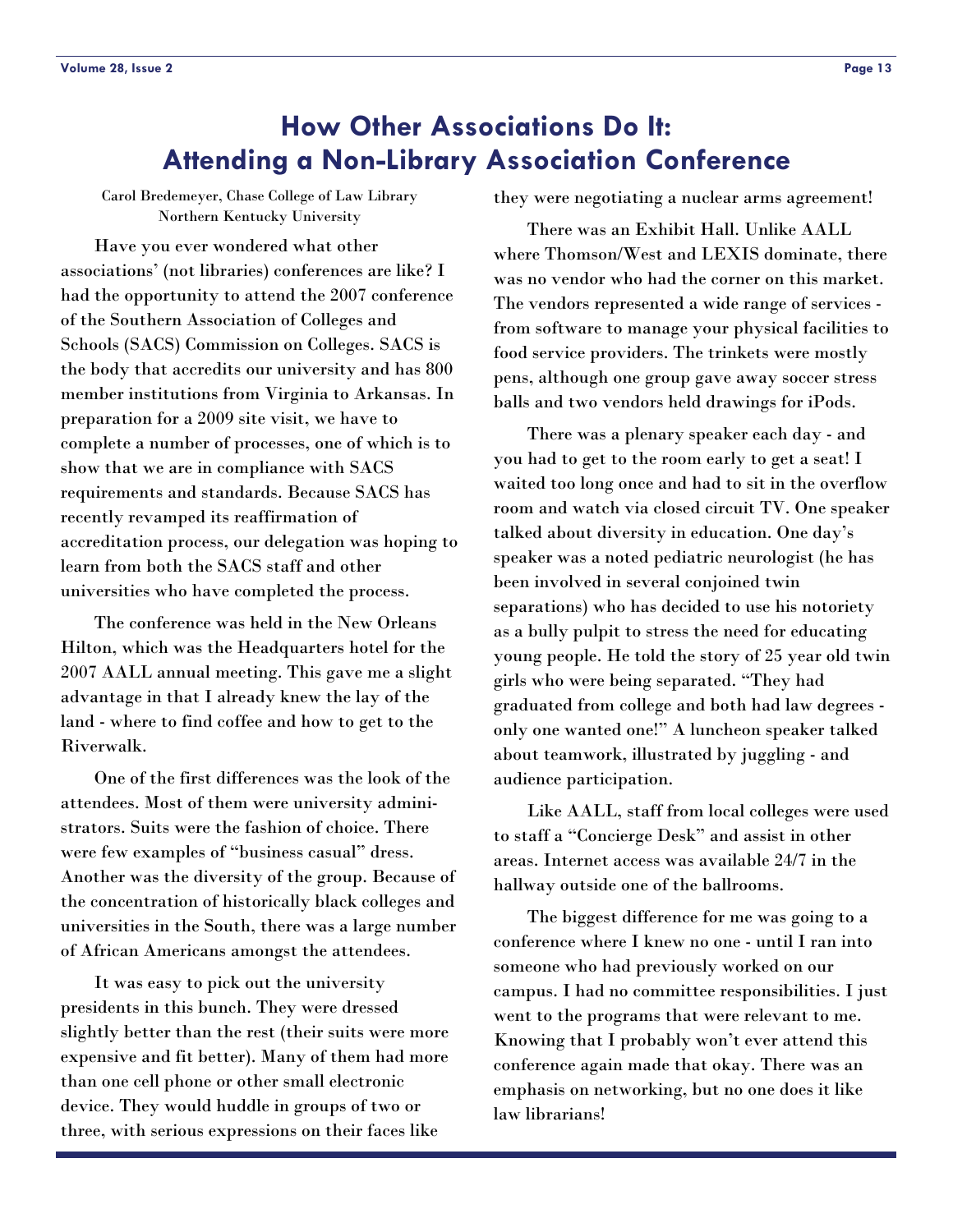# **Survey Roundup**

<span id="page-13-0"></span>I-Wei Wang UC Berkeley School of Law Library

 ALL-SIS members often run informal surveys on the ALL-SIS listserve and later release the results. We thought it would be useful to compile the results in a convenient place so decided to start this new column. This first column has results reported from informal surveys from December 2007 to December 2008. Future columns will cover surveys between issues of the Newsletter.

### **Legal Research Teaching & Materials**

**Question:** Short legal research videos available to the public.

### **Summary of responses:**

Videos/vodcasts

- Harvard Law Library, *Tutorials & Videos*: [www.law.harvard.edu/library/](http://www.law.harvard.edu/library/research/tutorials/) [research/tutorials/](http://www.law.harvard.edu/library/research/tutorials/) (original link updated by editor);
- Oklahoma City University School of Law Library, *Introduction to Federal Statutory Research*: [www.okcu.edu/law/lawlib/](http://www.okcu.edu/law/lawlib/statutesqt.mov) [statutesqt.mov](http://www.okcu.edu/law/lawlib/statutesqt.mov);
- Boston College Law Library, *Shepard's in Print*: [www.bc.edu/schools/law/library/](http://www.bc.edu/schools/law/library/research/researchguides/shepards.html) [research/researchguides/shepards.html](http://www.bc.edu/schools/law/library/research/researchguides/shepards.html);
- Stanford Law Library Librarians and Advanced Legal Research Students, *Legal Research - The Movie*: [www.youtube.com/](http://www.youtube.com/watch?v=XCX3RkVTRkI) [watch?v=XCX3RkVTRkI](http://www.youtube.com/watch?v=XCX3RkVTRkI);
- University of Denver Westminster Law Library, *Case Finding Using Reporters and Digests*: [www.law.du.edu/flashvideo/](http://www.law.du.edu/flashvideo/library/case%20finding%20using%20reporters%20and%20digests.htm) [library/case%20finding%20using%](http://www.law.du.edu/flashvideo/library/case%20finding%20using%20reporters%20and%20digests.htm) [20reporters%20and%20digests.htm](http://www.law.du.edu/flashvideo/library/case%20finding%20using%20reporters%20and%20digests.htm) (original link updated by editor).

Audio/podcasts

- University of Buffalo, Teaching Legal Research students, *Buffalo Legal Research Podcast*: [http://](http://buffalo_legal_research_podcast.classcaster.org/) buffalo legal research podcast.classcaster. [org/](http://buffalo_legal_research_podcast.classcaster.org/);
- Case Western Reserve University School of Law, *Andy's Research Lectures*: [http://](http://blog.case.edu/andy/feed.atom) [blog.case.edu/andy/feed.atom](http://blog.case.edu/andy/feed.atom) (original link updated by editor);
- *Berring's Legal Research Podcast*: [www.berringlegalresearch.com/](http://www.berringlegalresearch.com/podcast.asp) [podcast.asp](http://www.berringlegalresearch.com/podcast.asp);
- Ross-Blakley Law Library Channel, Diane Murley, *Using Search Engines Better*: [http://ross](http://ross-blakley_law_library_channel.classcaster.org/blog/internet_searching/2007/09/02/using_search_engines_better)[blakley\\_law\\_library\\_channel.classcaster.or](http://ross-blakley_law_library_channel.classcaster.org/blog/internet_searching/2007/09/02/using_search_engines_better) [g/blog/internet\\_searching/2007/09/02/](http://ross-blakley_law_library_channel.classcaster.org/blog/internet_searching/2007/09/02/using_search_engines_better) using search engines better;
- Southern Illinois University School of Law Library, Diane Murley, *Introduction to Researching Administrative Law*: [http://](http://media.law.siu.edu/murley/adminlaw_intro.mp3) [media.law.siu.edu/murley/](http://media.law.siu.edu/murley/adminlaw_intro.mp3) [adminlaw\\_intro.mp3](http://media.law.siu.edu/murley/adminlaw_intro.mp3); transcript available at [www.law.siu.edu/lawlib/guides/](http://www.law.siu.edu/lawlib/guides/adminlaw_intro.rtf) [adminlaw\\_intro.rtf](http://www.law.siu.edu/lawlib/guides/adminlaw_intro.rtf) (link & transcript added by editor);
- Southern Illinois University School of Law Library, Diane Murley, *Why and How to Use Secondary Sources*: [http://](http://media.law.siu.edu/murley/secondary_review.mp3) [media.law.siu.edu/murley/](http://media.law.siu.edu/murley/secondary_review.mp3) [secondary\\_review.mp3](http://media.law.siu.edu/murley/secondary_review.mp3); transcript available at [www.law.siu.edu/lawlib/](http://www.law.siu.edu/lawlib/guides/secondary_review.rtf) [guides/secondary\\_review.rtf](http://www.law.siu.edu/lawlib/guides/secondary_review.rtf) (link & transcript added by editor);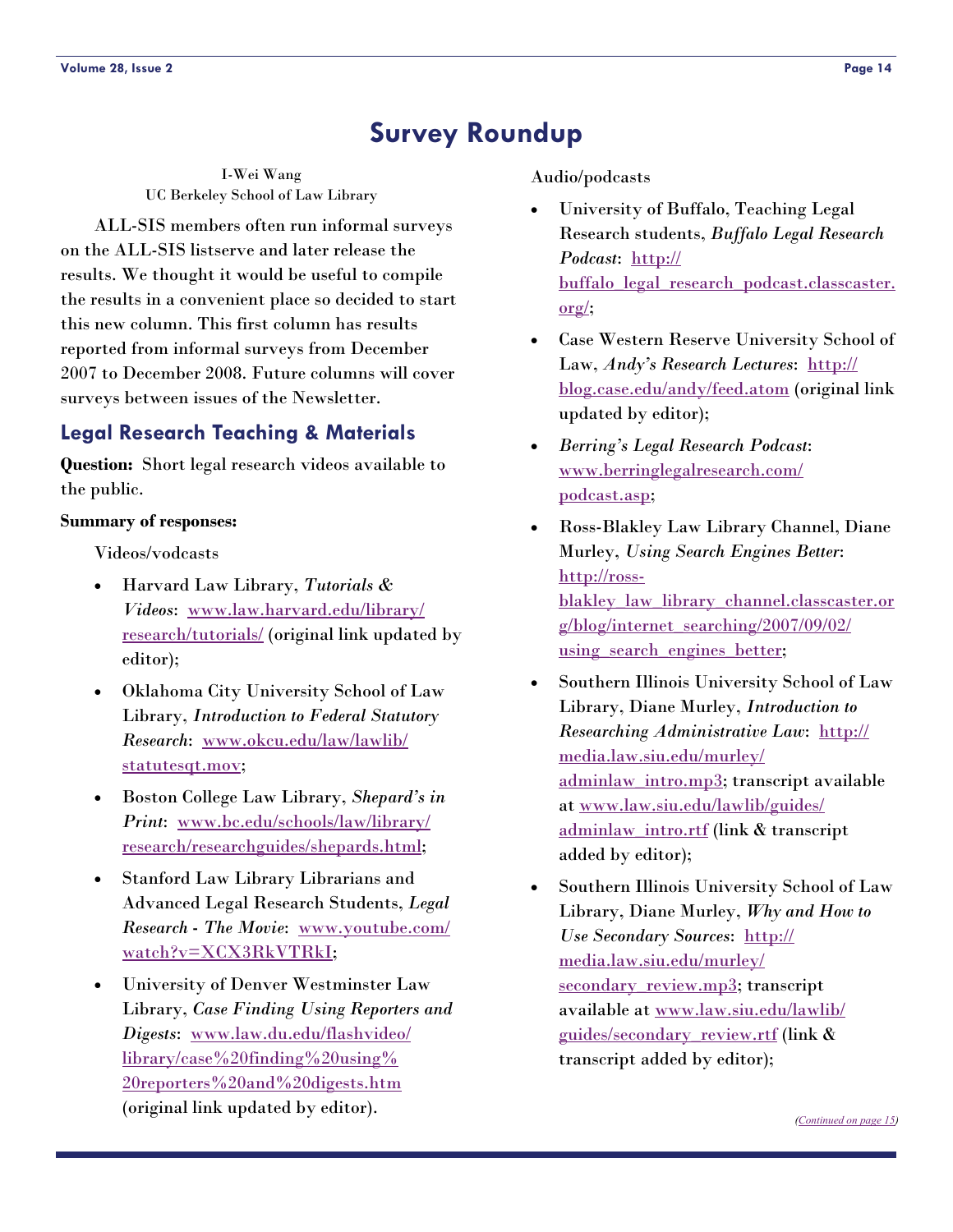# <span id="page-14-0"></span>**Surveys, Cont'd**

• Southern Illinois University School of Law Library, Diane Murley, *Introduction to Practice Aids*: [http://media.law.siu.edu/](http://media.law.siu.edu/murley/practiceaids-20070314.mp3) [murley/practiceaids-20070314.mp3](http://media.law.siu.edu/murley/practiceaids-20070314.mp3); transcript available at [www.law.siu.edu/](http://www.law.siu.edu/lawlib/guides/practiceaids.rtf) [lawlib/guides/practiceaids.rtf](http://www.law.siu.edu/lawlib/guides/practiceaids.rtf) (link & transcript added by editor).

**Source:** Sue Altmeyer, Electronic Services Librarian at Cleveland Marshall College of Law, CSU Ohio. Summary is from her email to allsis@aallnet.org, dated Dec. 5, 2007, Subject: [allsis] Legal Research Vodcasts.

**Question:** Commercially printed legal research workbooks

### **Summary of responses:**

 Do you use a commercially printed workbook for legal research instruction?

Yes - 42; No - 109; No answer - 3

Which one?

- Sloan & Schwim, *Basic Legal Research Workbook* - 23;
- Oates and Enquist, *Just Research* (exercises included in text) - 2;
- Mersky & Dunn, *Assignments Accompanying Fundamentals of Legal Research and Legal Research Illustrated* - 3;
- Johnson & Phillips, *Legal Research Exercises Accompanying Finding the Law* - 12;
- McKinney, *Legal Research: A Practical Guide and Self-Instructional Workbook* - 5;
- Teply, *Legal Research and Citation* (exercises included in text) - 3;
- Murray and DeSanctis, *Legal Research and Writing: Problems and Exercises* - 2;
- Kunz, et al, *The Process of Legal Research* (accompanying exercises) - 15;
- Armstrong & Knott, *Where the Law Is: An Introduction to Advanced Legal Research* - 1.

**Source:** Shaun Esposito, Head of Public Services and Adjunct Professor of Legal Research at Rogers College of Law, University of Arizona. Summary is from his email to all-sis $@$ aallnet.org, dated Oct. 22, 2008, Subject: [ all-sis] Legal Research Survey PDF version.

### **Faculty/Student Services & Programs**

**Question:** Cost recovery for faculty ILL and document delivery

### **Summary of responses:**

 Of 10 responses, none charge through the costs. Ideas from the narrative responses included:

- Keep information for reporting contributions to the dean;
- "If a professor wants something quite blatantly 'personal' and costly, rather than for their direct research, we would ask that they charge it to their \$2000/year stipend.";
- Budget costs in as part of the costs of faculty research support (part of research/ collection development budget);
- Allot each faculty member annual sum to buy library materials (not office collections), allowing fund-pooling for large purchases, and including updating costs as part of allocation.

**Source:** Ellen Platt, Senior Reference Librarian at Heafey Law Library, Santa Clara University. Summary is from her email to all-sis@aallnet.org,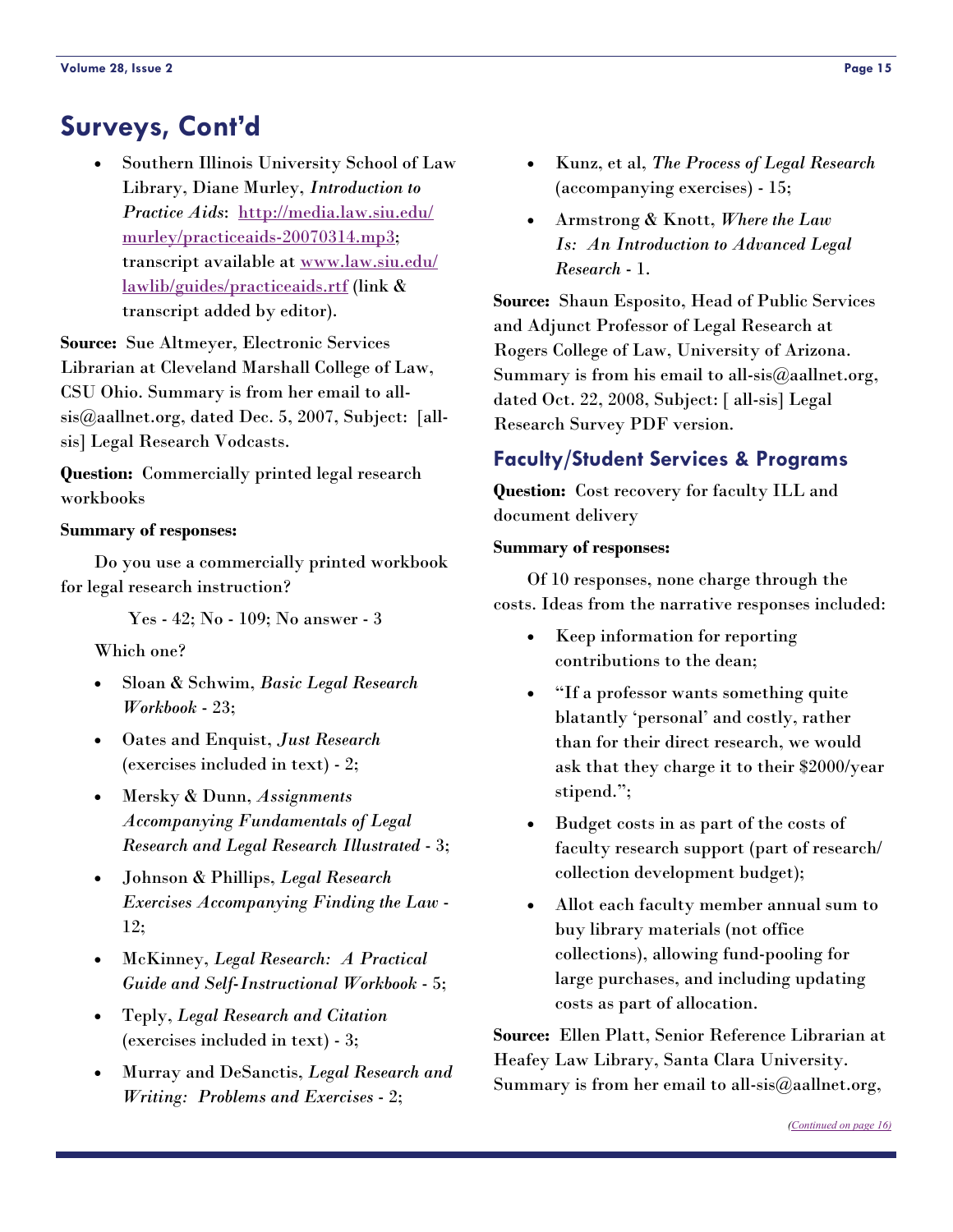# <span id="page-15-0"></span>**Surveys, Cont'd**

dated July 2, 2008, Subject: [all-sis] Cost recovery for Faculty ILL.

**Question:** Library internship programs

### **Summary of responses:**

Library Type

- Academic 21
- Firm 4
- County 2
- Public/Court 2

Length of Time

- Semester/summer 18
- One Full School Year 3
- $100+$  hours 3
- Varies 5

Number of Interns at One Time

- One 15
- No more than two 9
- Three 1
- Varies 4

Intern Compensation

- Volunteer 1
- $\bullet$  Paid 6
- Credit 12
- Varies 10

Department Specific Internships

Yes - 6; No - 23

### Number of Years Hosting Interns

- One 1
- Two to Four 10
- Five+ 8
- $Ten + -2$
- Twenty +  $-6$
- Did not answer 2

**Source:** Kathleen Brown, Adjunct Professor and Faculty and Student Services Librarian at St. Thomas University Law Library. Summary is from her email to all-sis@aallnet.org, dated Dec. 9, 2008, Subject: [ all-sis] Intern Survey Numerical Data Summary.

### **New Publications, Resources and Technologies**

**Question:** Print or online Tax Management Portfolios

### **Summary of responses:**

- Library has no online and no print 1;
- Libraries keep print and have no online 2;
- Libraries are all online with no print 21;
- Libraries currently have subscriptions to both print and online - 14. Of these:
	- Maintained both subscriptions, with no plans to cancel - 7;
	- Initially cancelled print and went entirely online, but re-subscribed to print based on faculty response - 4;
	- Maintained both subscriptions but are evaluating cancelation of print - 2;
	- All online and the Estate and Gift portfolios in print - 1.

**Source:** Chuck Marcus, Head of Reference at Hastings College of the Law Library, University of California. Summary is from his email to allsis@aallnet.org, dated Nov. 25, 2008, Subject: [all-sis] BNA Tax Management Portfolios summary of results.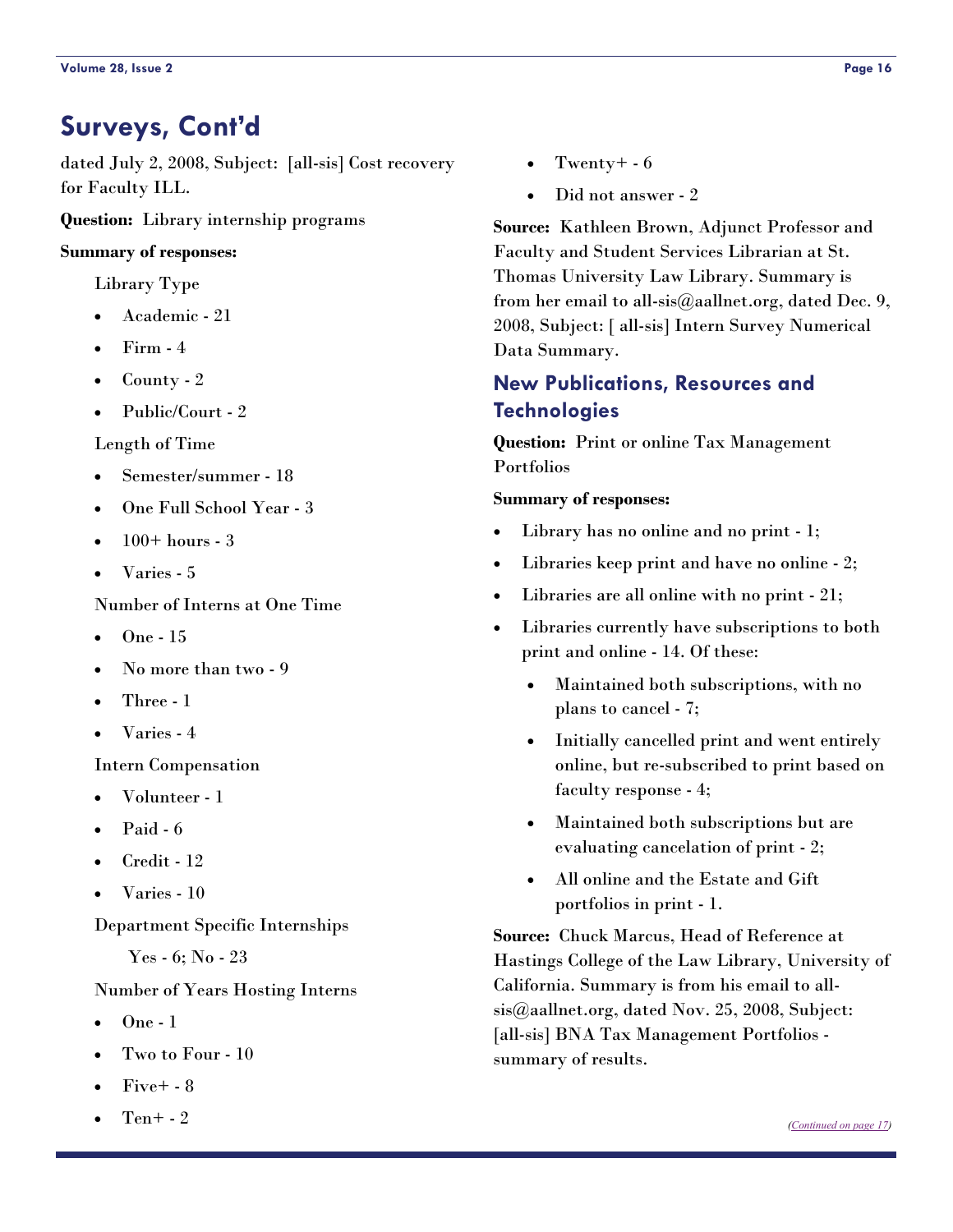# <span id="page-16-0"></span>**Surveys, Cont'd China, Cont'd**

## **Library Marketing & Outreach**

**Question:** Pushing library information, blogs and newsletters

### **Summary of responses:**

The suggestions I received included:

- Publicize blogs by displaying them prominently on the library web page, or mentioning them in workshops, etc.;
- Send blog highlights out in an email newsletter - either with the posting, or a headline and a link to the posting;
- Have an e-mailed newsletter in addition to, or instead of, a blog;
- Use a Mylaw page from AppointLink;
- E-mail news to faculty that is automatically archived to a blog;
- Use an RSS feed to populate a web page;
- Publish news/articles or summaries of blog posts in the law school's newsletter;
- Have contests on your blog where the students can win prizes like free coffee certificates;
- Use a Facebook page for the library;
- Use FeedBlitz to allow email subscriptions to the blog;
- Make your blog posts controversial to attract readership.

**Source:** Janet Sinder, Associate Director for Research Services at Thurgood Marshall Law Library, University of Maryland School of Law. Summary is from her email to all-sis $@$ aallnet.org, dated Nov. 5, 2008, Subject: [all-sis] Library blogs/ newsletters: Responses.

thrill to watch the rapid economic, technological, and political transformation happen at such a rapid pace and on such an enormous scale.

 Third, we came face to face with the prospect of that fourteen hour plane ride. Despite the dread, it was our only way home, and left us all with a strong melancholy about having to leave: on the one hand we were ready to come home after many days of meetings and "travelings," on the other we all wanted to stay longer, see more sites, eat more wonderful food, and learn more about China, that country that's been such a mystery to us all.

# **FCIL Schaffer Grant for Foreign Law Librarians**

Christopher S. O'Byrne 2009 FCIL Schaffer Grant Committee Chair

 The Foreign, Comparative and International Law Special Interest Section of the American Association of Law Libraries (FCIL) is now accepting applications for the 2009 FCIL Schaffer Grant for Foreign Law Librarians.

 The FCIL Schaffer Grant for the July 25 - 28, 2009 Annual Meeting in Washington, D.C., provides a waiver of the AALL Annual Meeting full registration fee and a grant of a minimum \$2,000 to assist with accommodations and travel costs.

 Applicants must be law librarians, or other professionals working in the legal information field, currently employed in countries other than the United States with significant responsibility for the organization, preservation, or provision of legal information. The application deadline is **March 1, 2009**. The Grant Committee will not consider late or incomplete applications.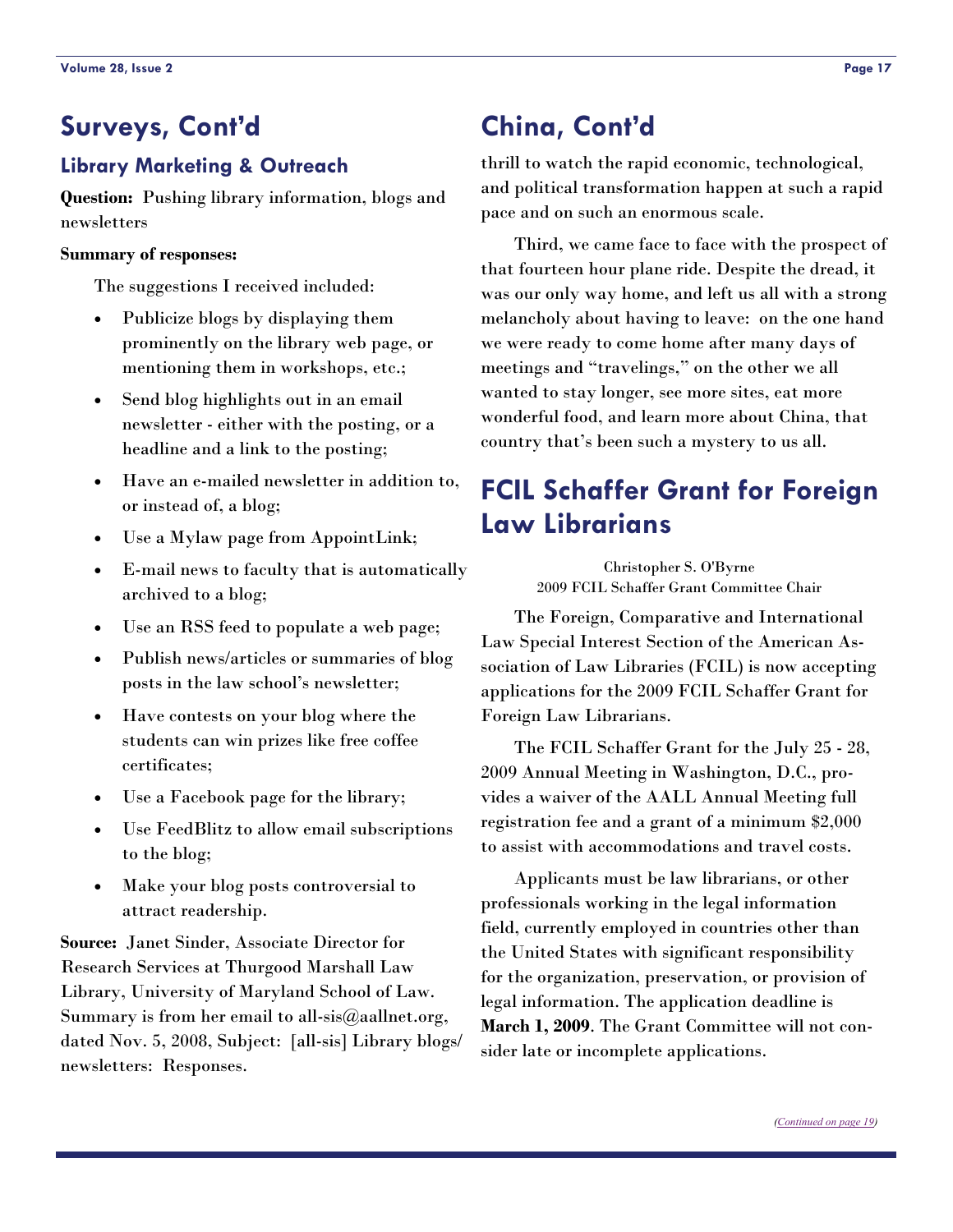# **A Law Librarian in the Dark**

<span id="page-17-0"></span>Yasmin Alexander Barbara & Maurice A. Deane Law Library Hofstra University School of Law

 Happy 2009 and welcome to *A Law Librarian the Dark*, a new column about movies on DVD. In each installment, I will highlight a movie (or a group of movies) that may be suitable for a law library feature film collection or is otherwise of interest to academic law librarians. Movies about lawyers, law schools, litigation, famous trials, crime and punishment, or movies that contain otherwise "legal themes" are all possible topics. I'll be looking at new movies as well as older "overlooked" movies; serious as well as lighthearted films; and both fiction and documentaries. If you have a movie title that you would like me to discuss, e-mail me at <u>lawyea@hofstra.edu</u>.

 For the first installment, I've decided to look at an "overlooked" film from the early 1970's. *Punishment Park* (Dir. Peter Watkins) is a fascinating "fake documentary" that captures the political and social turmoil of the time period. Released in 1971, the movie immediately received a scathing review from the New York Times declaring it "wrong-headed." The movie was given a very limited distribution and then almost disappeared until it was re-released on DVD in 2005.

 The movie depicts a fictitious reality in which President Nixon declares a state of emergency allowing the government to round up political dissidents (generally anti-Vietnam war protesters, draft dodgers, and members of radical campus groups) into "corrective groups," detain them without charges, and place them before "emergency civilian tribunals." Those convicted by the tribunals are given a choice - serving several years in a federal prison or 3 days in "Punishment Park." In Punishment Park, they are forced to run across several miles of California desert without

food or water while being chased by law enforcement officers and National Guardsmen. If they make it to the flag at the other side of the park, they are released. If not, they are sent to serve their prison sentences.

 With this rather brutal premise, the movie begins with "Corrective Group 638," a group of shackled, long-haired dissidents, as they are driven across a desert road. They are being taken to face one of the emergency tribunals, apparently being held in tents adjacent to Punishment Park. In the meantime, the last of "Corrective Group 637" has been sentenced. They begin to run as the law enforcement officers check their weapons and prepare for the chase. The temperature is 89 degrees Fahrenheit. As an off-screen voice matterof-factly narrates, we come to understand that a group of documentary filmmakers are recording the events. It is through this documentary framework that we see two stories unfold - the story of Corrective Group 638's hearings before the tribunal and the story of Corrective Group 637's struggle through Punishment Park.

 Of particular interest are the tribunal hearing scenes in which civilian members (patterned after prominent conservative figures such as Phyllis Schlafly) interrogate the dissidents under a giant picture of Nixon. The result is a flurry of verbal attacks and ideological screaming matches that border the ridiculous. Apparently, the tribunal scenes were modeled after notorious contemporary trials - most notably the Chicago 7 trial and the trial of Bobby Seale.

 The scenes that make up *Punishment Park* are emotionally unnerving - especially because the documentary quality makes it seem like it just might be real. That in itself gives us an interesting filter through which to look at this time in history.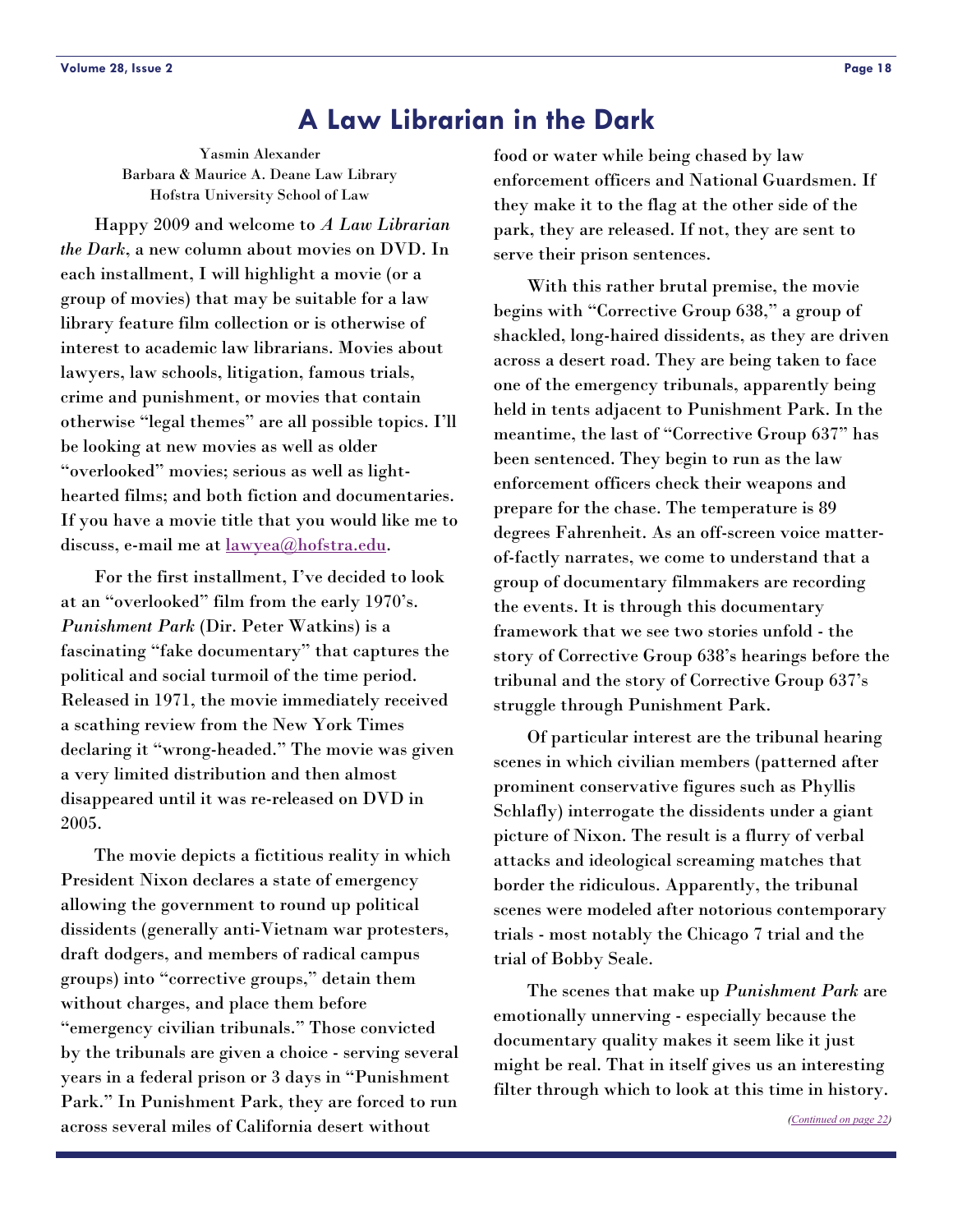### <span id="page-18-0"></span>**Chair, Cont'd**

### [Continuing Status/Tenure Committee](http://www.aallnet.org/sis/allsis/directories/index.asp#cst), led by

Kathy Carrick (Case Western Reserve), is about to launch an ambitious survey on tenure and status to the membership - watch for more information on it. This year our **Program Committee**, chaired by Paul Moorman, has produced some really excellent and innovative programs. At the annual meeting, the ALL-SIS is sponsoring:

- The Academic Law Library of 2015: Predicting the Future and Making It Happen;
- Legal Research Questions on the Bar Exam: Preparing Our Students; and
- Understanding the Mean: How the Average Law Librarian Can Encourage Empirical Research Initiatives.

 ALL-SIS is also co-sponsoring a program with the OBS-SIS this year. It is entitled *Latest Trends in Library Automation: Building Creative and Inspiring Discovery Platforms*.

 The ALL-SIS will sponsor two additional programs recommended by the Committee:

- Beyond the Ivory Tower: Reaching Out to Practicing Attorneys and Law Firm Librarians to Improve Legal Research Instruction, and
- Weed, Shelve, or Store?: Making the Hard Decisions.

 The ALL-SIS will be hosting an exciting and innovative VIP this year. Marshall Breeding, the noted librarian-technologist, from <u>[Vanderbilt](http://lib1a.library.vanderbilt.edu/breeding/)</u> will be joining us.

*Plus ça change, plus c'est la même chose*. As you know, based on a survey of the ALL-SIS membership, we have decided to go back to holding the ALL-SIS Reception and Awards event at a local school. This year it will be at the Georgetown Law Center on Sunday evening, July 26. Christine Ciambella (George Mason) is the Planning Chair for the ALL-SIS Reception and Awards event. The ALL-SIS Business meeting will be a morning meeting with a light breakfast (probably coffee and breakfast pastry) on Sunday, July 26. The Middle Managers Breakfast has been resurrected, chaired by Larry Abraham (Fordham). The Middle Managers Breakfast will take place at the same time as the Directors Breakfast on Monday morning, July 27. The Directors Breakfast is chaired by Billie Jo Kaufman (American).

 Before I sign off, I would like to ask that each of you think about individuals and colleagues that you would like to nominate for one of the [ALL-SIS](http://www.aallnet.org/sis/allsis/awards/criteria.asp)  [awards and grants](http://www.aallnet.org/sis/allsis/awards/criteria.asp). Although the deadline for submitting nominations is later in the spring, it is time to start thinking about worthy candidates. The [Awards Committee](http://www.aallnet.org/sis/allsis/directories/index.asp#awards) is chaired by Patricia Harris O'Connor (Western State University). Be well, work hard, play happy, and stay healthy.

Peace, Filippa Marullo Anzalone ALL-SIS Chair

# **FCIL Schaffer Grant, Cont'd**

 Details regarding the FCIL Schaffer Grant, as well as the application form, can be found at  $\frac{\text{http://}}{\text{http://}}$  $\frac{\text{http://}}{\text{http://}}$  $\frac{\text{http://}}{\text{http://}}$ [aallnet.org/sis/fcilsis/grantsnewsite.html](http://aallnet.org/sis/fcilsis/grantsnewsite.html).

Please contact me directly at [cobyrne@nd.edu](mailto:cobyrne@nd.edu) or (574) 631-5664 if you have any questions about the 2009 FCIL Schaffer Grant.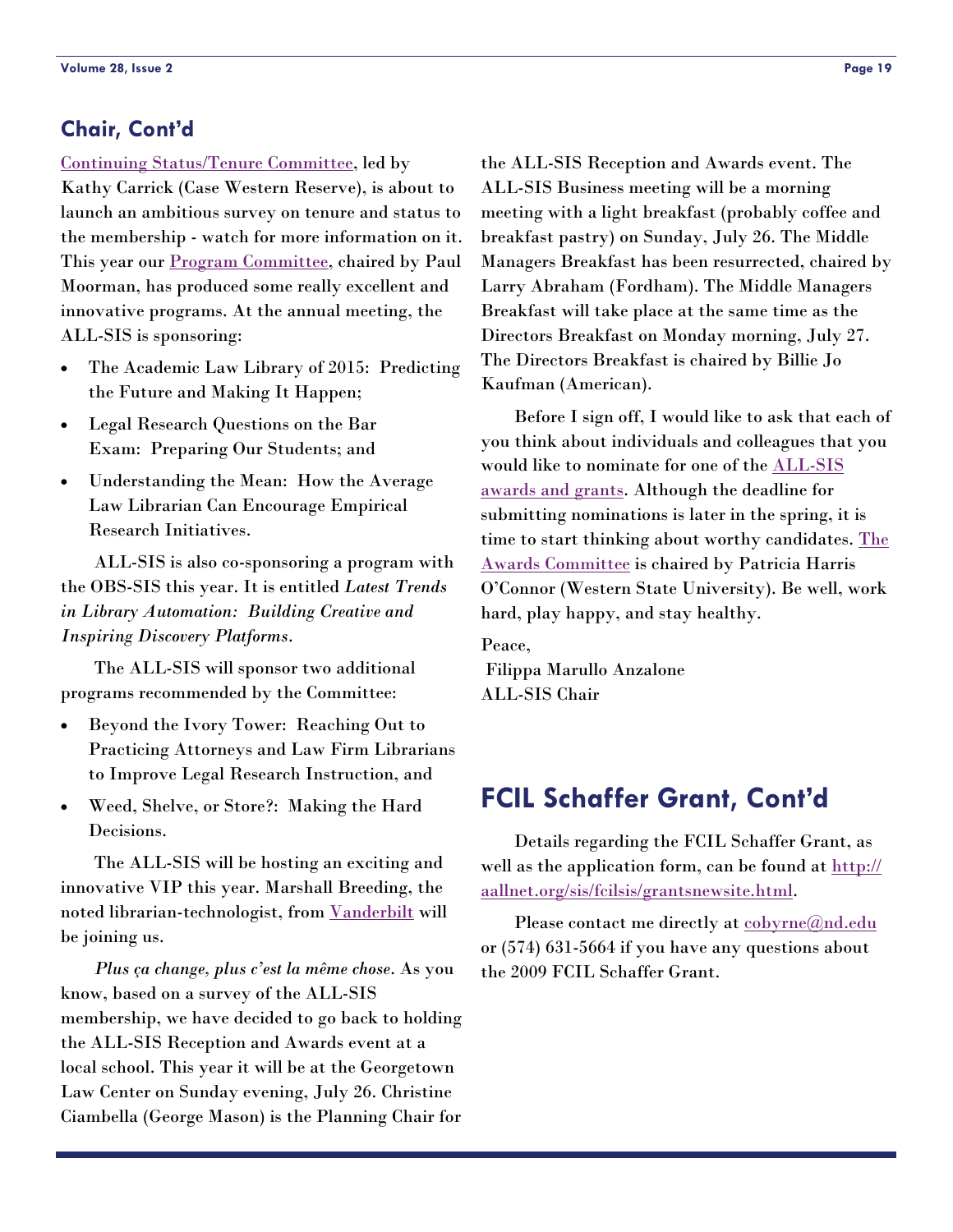# **New Member Spotlight**

<span id="page-19-0"></span>Sally Wambold, University of Richmond Membership Committee



Julie Dorn is an especially welcome new member in my book; although her chief responsibility at the University of Minnesota Law Library is cataloging, she expresses a fondness for preservation, one

of my favorite causes. Her hometown is Black Creek, Wisconsin; but she has lived equally long in both the Twin Cities and in Atlanta, Georgia. She earned a B.A. in Art from the University of Wisconsin-River Falls. Currently she is enrolled in the online MLIS program through the University of North Texas, School of Library and Information Science's program in Atlanta; her second semester began on January 14.

 She has worked at the University of Minnesota Law Library for three years as a cataloging library assistant. Previously, she worked for a year at the Gwinnett County Public Library, Collins Hill Branch, in Lawrenceville, GA and for three years at the Atlanta Alzheimer's Association as the manager of their informational materials and as program resource coordinator.

 Julie finds working in a law library to be very challenging since she does not have a background in law. Nevertheless, she enjoys learning as much as possible during the course of her responsibilities. Julie also claims to have a strange sense of humor which leads her to enjoy finding bizarre gems hidden in the collection (like a comic book made by one of the state ombudsmen or a rap video made to promote the law school in the

1980's). As I mentioned at the outset of this intro, Julie likes to help preserve damaged items in addition to her primary duty which is cataloguing.

 I personally hope Julie will hang around ALL-SIS for many years to come because her talents will come in handy!

 Cathy Elliott was born in Rexburg, Idaho, but has lived in Southern California most of her life. She went to San José State University (SJSU) for Library School and has



worked for Chapman Law Library as their Business and Financial Technician handling both Capital and Operational Budgets for the last eleven years. She worked circulation in a public library but prefers the law library. Legal topics she finds most interesting are Civil Rights and Environmental Reform. Plus Cathy loves the enthusiasm of the law students at Chapman. When not working, she loves to travel, read and work in the garden. Cathy is an outstanding addition to the ALL-SIS membership!



Caroline Young is both Reference and Technical Services Librarian at Rutgers Law Library - Newark. She grew up in New Jersey, although she has lived

in Los Angeles and New York City. Her law degree is from Cardozo and her library degree is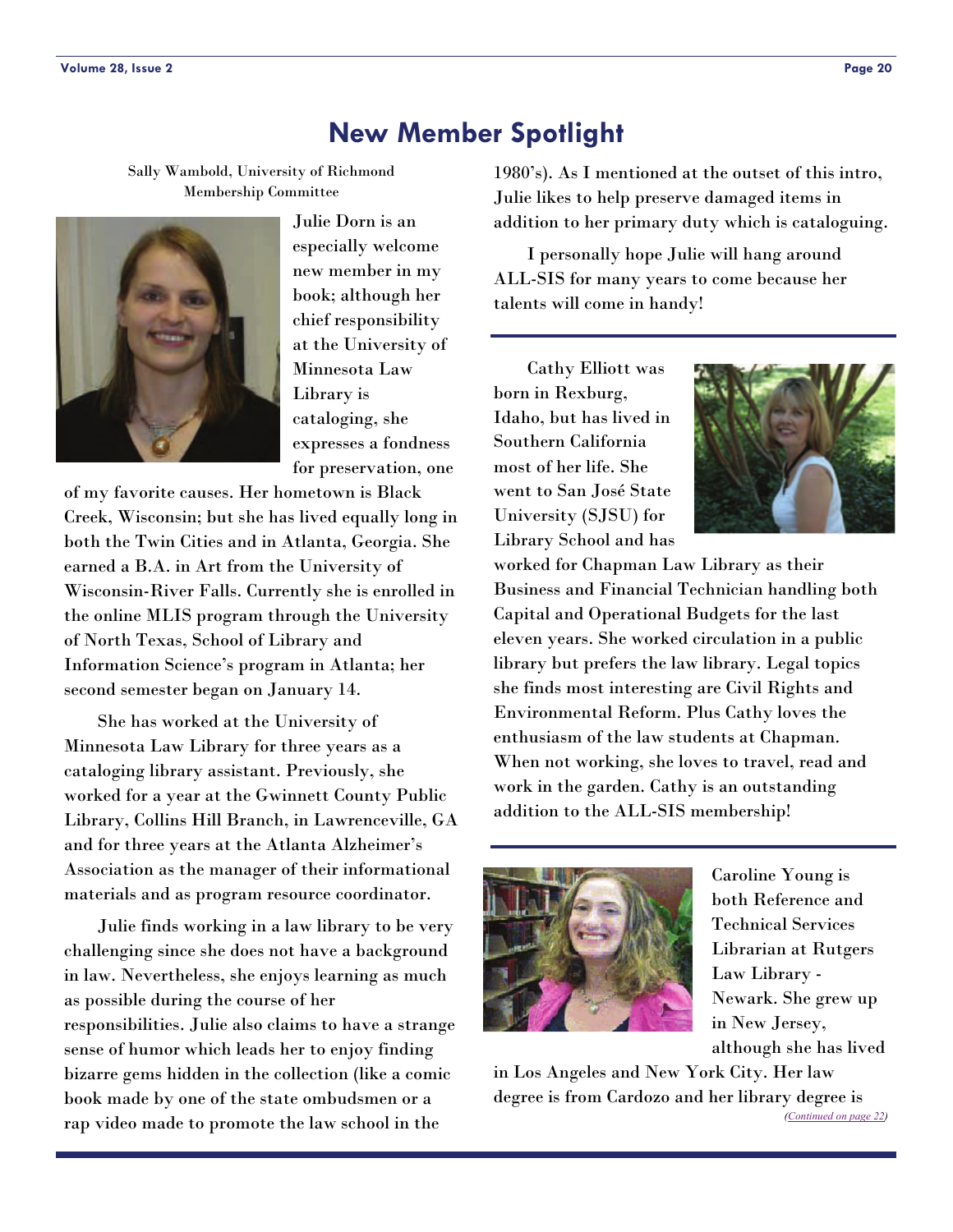# **Member News**

### **Events & Awards**

**Aletha L. Honsowitz**, Head of Public Services, **Thomas M. Cooley Law School Library** (GR Campus), received the Thomas M. Cooley Alumni Distinguished Service Award, October 2008. Recipients of this award are graduates who have provided exemplary service in furtherance of the mission of the Alumni Association. She also received the Thomas M. Cooley Law School, Center for Ethics, Service and Professionalism Award for outstanding community service, December 2008. Each year Cooley's Center for Ethics, Service, and Professionalism presents a Great Deeds Award to a faculty or staff member who has exhibited an outstanding dedication to community service throughout the year.

**Ryan Saltz**, Circulation Librarian at **Florida Coastal School of Law** was selected to attend the AALL Leadership Academy in October of 2008. He will be speaking about his experience and what he learned during the Take the Lead: Journey to Authentic Leadership Webinar sponsored by AALL on January 29, 2009.

**Colleen Martinez Skinner**, Reference Librarian at **Florida Coastal School of Law** was awarded the SEAALL Student Scholarship. The scholarship is awarded to the student whom has indicated a genuine interest in the profession of law librarianship and is likely to pursue a career in law librarianship. Colleen is currently pursuing her MLS online at Florida State University.

### **New Positions and Promotions**

The **Boston University Pappas Law Library** welcomed two new librarians to the reference department. **Karina Condra** joined the staff in fall 2008 as the new Reference & International Law Librarian. **Jennifer Duperon** will join the staff in January 2009 as the new Reference & Electronic Services Librarian. Jennifer and Karina replace former reference librarians **Stefanie Weigmann** and **Russell Sweet**, who are now Head of Reference Services and Assistant Director for Library Systems & Collection Services, respectively.

**Ken Hirsh** has been appointed Director of the Law Library and Clinical Professor of Law at the **University of Cincinnati College of Law**, effective February 1, 2009. Ken was Director of Computing Services at the Duke University School of Law from 1993 - 2008.

**Peter J. Egler** is serving as the interim director of the **Drexel University Earle Mack School of Law Library** until July. In July, **Mark Bernstein** will begin as the new director.

Two reference librarians have recently joined the staff at **Harvard Law School Library**. **Lisa Junghahn** is the Library's

new Business and Corporate Law Specialist. This is her first professional position; while in library school, she worked part time at both Drexel Law Library and the University of Pennsylvania's Biddle Law Library. **Meg Kribble** is the Library's new Reference Librarian/Outreach and Community Relations. Meg was formerly the Emerging Technologies Librarian at Nova Southeastern University Law Library.

**Bill Ketchum** joined the staff of **University of La Verne College of Law** in Ontario, California in March 2008 as a reference librarian. He came to academia from the Law Library for San Bernardino County (California).

As of 02/01/09 **Dragomir Cosanici** is the new Associate Vice Chancellor for Information Technology Services and Law Library Director at the **Louisiana State University Law Center**.

The **University of Miami Law Library** welcomes **Jootaek Lee**, who became the Reference/Internal Instructional Services Librarian in December. He recently received his M.L.S. from Florida State University. Jootaek also received his J.D. from Florida State, and a B.A. and LL.M. from Korea University.

**Carol A. Parker** was recently awarded the honorary title of Keleher Professor of Law (2008 - 2010) in recognition of excellence in scholarship, teaching and service on behalf of the **University of New Mexico School of Law**.

**Texas Tech University Law Library** recently welcomed a new law librarian. Ms. **Fang Wang** has joined the library as the Digital Information Services Librarian, effective Monday, January 5. Most recently she was with the Florida State University (FSU) as a Teaching Assistant and a doctoral student in Information Studies. While at FSU, Ms. Wang also served as a Research Assistant and a Digitization Project Assistant. She has also interned for the National Library of China as a Librarian, for the China Culture Daily as an Editor, and for FSU in the Special Collections. As an undergraduate, Ms. Wang earned two bachelor degrees, Management in Library Science and the other in Journalism, both from Wuhan University (Wuhan, China). She received her Master of Science in Information Studies in 2006 from FSU.

**Lisa A. Goodman** was promoted to Senior Public Services Librarian at the Dee J. Kelly Law Library at **Texas Wesleyan University School of Law**. She previously held the position of Public Services Librarian.

The **Daniel F. Cracchiolo Law Library, James E. Rogers College of Law, The University of Arizona**, has two new library fellows: **Charles (CJ) Pipins**, a New York Law School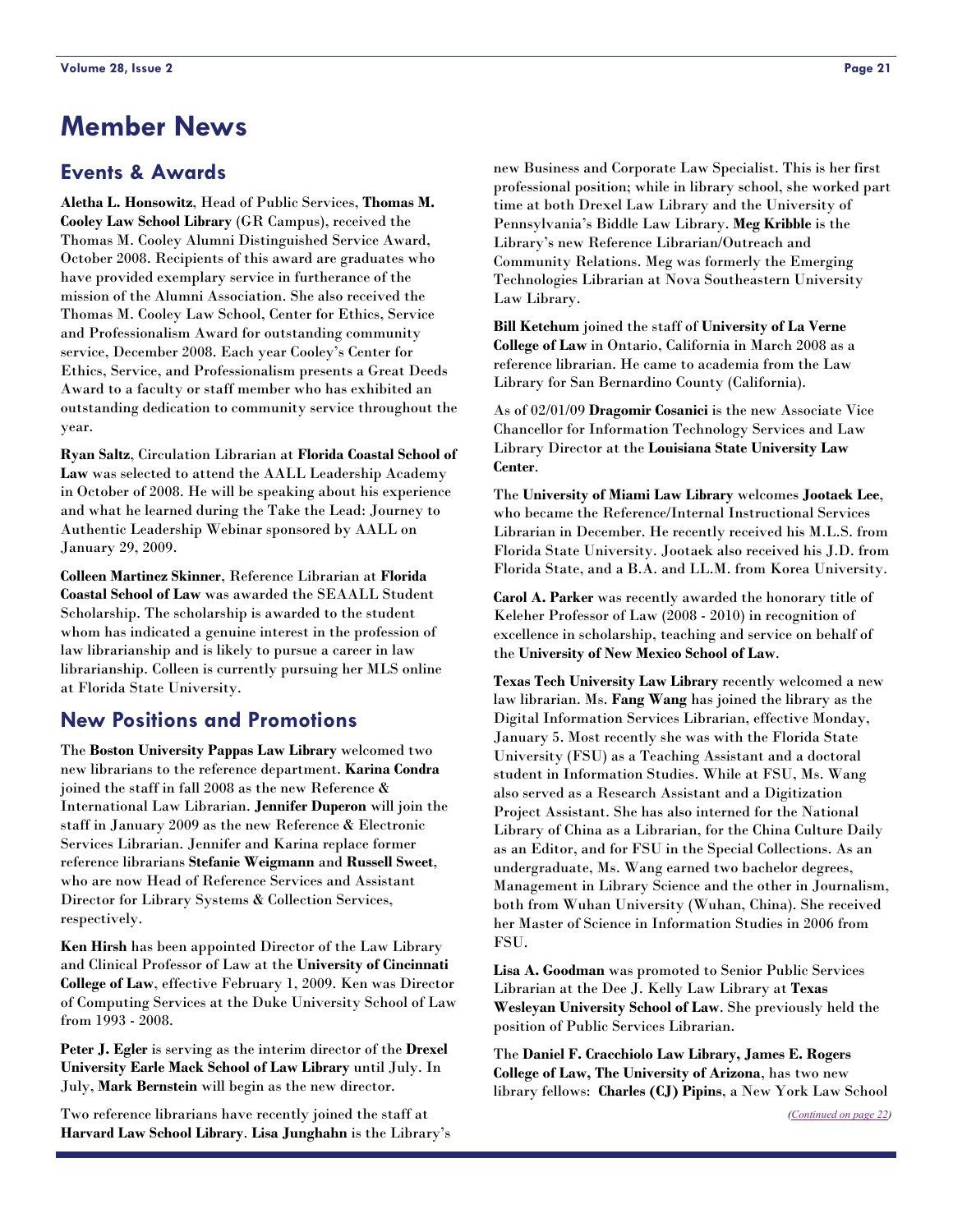# <span id="page-21-0"></span>**Member News, Cont'd**

graduate, and **Alexandra Lee Delgado**, a graduate of the Rogers College of Law, recently started their studies at The University of Arizona's School of Information Resources and Library Science. **Katy Stein**, one of last year's fellows, has left for a position as a faculty services librarian at the Sarita Kenedy East Law Library, **St. Mary's University School of Law**, San Antonio, Texas.

**Carissa J. Vogel** is the newest reference librarian at **Columbia University**'s Arthur W. Diamond Law Library. She received her MLIS from the University of Washington in August 2008 and previously worked as an intern at the Gallagher Law Library.

### **Publications**

Julie Graves Krishnaswami, Associate Law Library Professor & Faculty Services Librarian at CUNY School of Law, recently published her first article: Justice Sandra Day O'Connor: A Selected Annotated Bibliography, 10 Cath. U. Law Rev. 1099 (2008).

Joel Fishman, Asst. Director for Lawyer Services, Duquesne U. Center for Legal Information/Allegheny County Law Library has published the following works:

- Liu, Frank Y., Joel Fishman, Dittakavi Rao, & Tsegaye Beru, Pennsylvania Legal Research Handbook (2d ed., 2008).;
- Co-author, **Bisel's New Jersey Municipal Lawsource** (2008 - 2009 ed., 2008).;
- Index to Fiduciary Review (1933 2007).;
- Co-editor, Allegheny County Court of Common Pleas Orphans' Court Division Reports (2000 - 2005) (2008).;
- *Franklin, Benjamin*, The Greenwood Encyclopedia of Love, Courtship & Sexuality through History. Volume 4 The Colonial and Revolutionary Age (Merril D. Smith ed., Greenwood Press 2008).;
- *Index to the* Pennsylvania Family Lawyer *Volumes 27 29 (2005 - 2007)*, 30 Penn. Fam. Law., no. 1, at 50 (2008).;
- *The First Amendment, the Declaration of Rights, and Pennsylvania Constitutional Jurisprudence (Food for Thought Column)*, 8 Legacies, May 2008, at 40.;
- *A Failed Legal Periodical of Mid-Nineteenth Century Pennsylvania: Olwine's Law Journal (December 29, 1949 to May 18, 1850)*, 1 LH&RB Newsletter, Winter 2008, at 1.

**Please send future submissions for the** *ALL-SIS Member News Column* **to Sue Kelleher, [sue.kelleher@ttu.edu](mailto:sue.kelleher@ttu.edu).** 

# **New Members, Cont'd**

from Pratt Institute. Rutgers Law Library is her first position as a law librarian. She previously worked as a reference librarian at NYU School of Medicine. She has also practiced law and worked at a legal research company. Right now she is really focused on medico-legal research. However, she finds almost any area of law interesting! Her favorite aspects of law librarianship are the opportunity to learn so many new things all the time and working with her bright and dedicated co-workers. She spends most of her free time with her husband and running after her one year old son. Caroline's focus on medico-legal research is something that ALL-SIS members can find fascinating and her varied experience is a definite plus.

# **In the Dark, Cont'd**

 In his filmed introduction to the movie (included as an extra on the DVD), Watkins claims that part of his motivation for making this film was the Kent State shootings - he wanted to provoke discussion about contemporary social and political crises. After more than thirty years and so much social and cultural change, Punishment Park deserves a second viewing.

 The DVD extras include a filmed introduction by the director, an additional short film by the director, a feature length commentary, an essay on audience responses to the movie, a booklet containing excerpts of a book about Peter Watkins, and images of the original press kit. The DVD was released in 2005 and is produced by New Yorker Video.